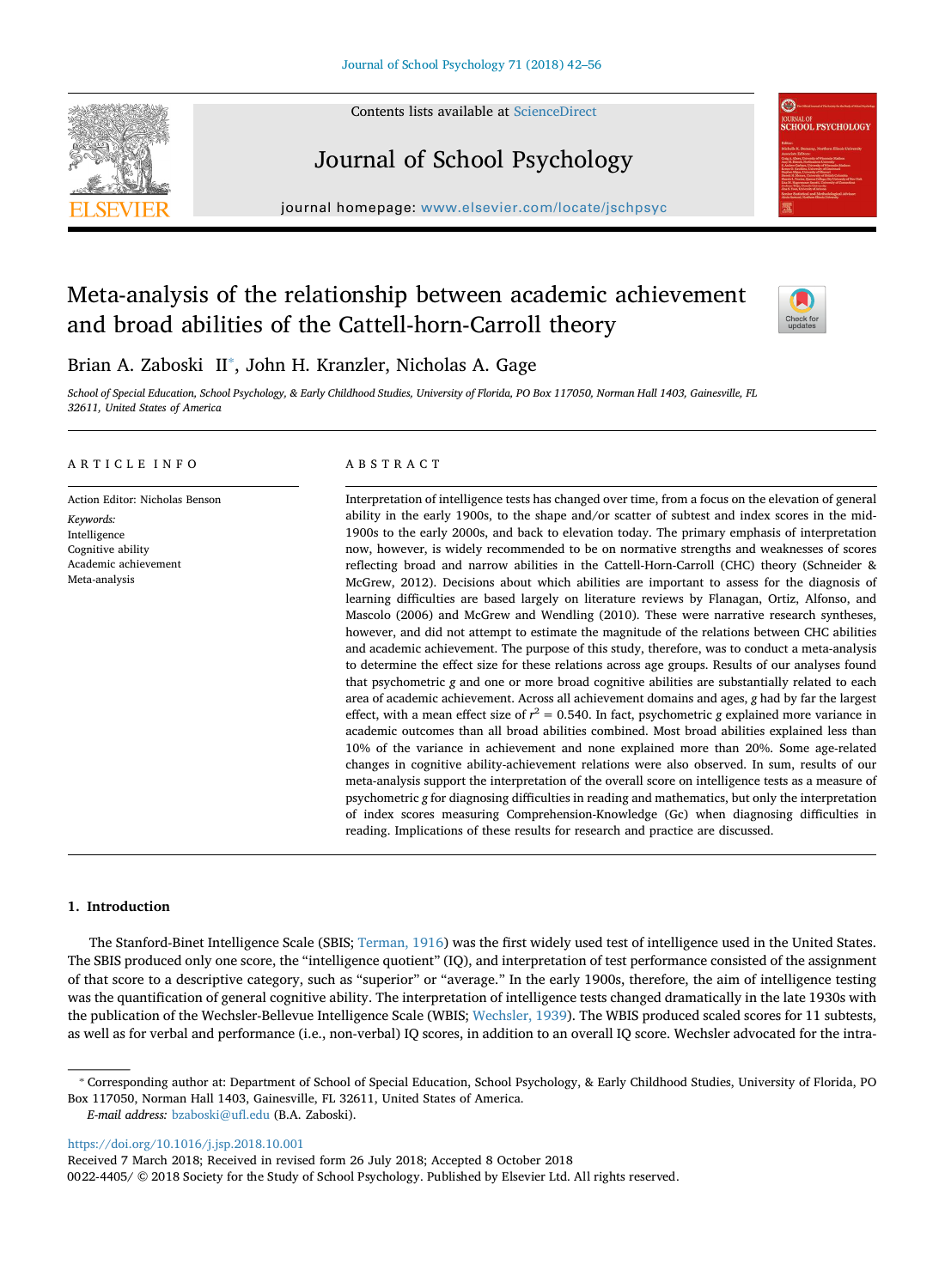individual (or ipsative) analysis of the pattern of an individual's test scores. Since then, psychologists have routinely conducted these analyses to generate hypotheses about the underlying causes of a student's learning difficulties and their remediation [\(Kamphaus,](#page-13-0) [Winsor, Rowe, & Kim, 2012\)](#page-13-0).

Scores on intelligence tests can be analyzed in terms of their *elevation*, *scatter*, or *shape* ([Cronbach & Gleser, 1953](#page-12-0)). *Elevation* refers to the level of an individual's scores, typically calculated as the mean of all subtest scores for an individual. Elevation is also reflected in the index and overall standard scores for a given person. *Scatter* denotes the amount of variability in an individual's profile, usually defined as the standard deviation of a person's subtest scores. *Shape* refers to the pattern of high and low test scores for an individual. Beginning with the work of [Rapaport, Gil, and Schafer \(1945–1946\)](#page-14-2), intra-individual analysis of intelligence test scores has emphasized interpretation of the shape of an individual's subtest and composite scores and de-emphasized interpretation of general level of performance.

[Rapaport et al.'s \(1945–1946\)](#page-14-2) method consisted of the visual analysis of the pattern of strengths and weaknesses in an individual's profile. Although initially popular, research supporting the diagnostic utility of this intuitive approach was lacking ([Kamphaus et al.,](#page-13-0) [2012\)](#page-13-0). To move test interpretation toward a more solid empirical footing, [Kaufman \(1979, 1994\)](#page-13-1) proposed the *intelligent testing* approach, which combined clinical acumen with measurement science. In this approach, statistical tests are conducted to examine whether composites differ from each other and whether subtests differ from their overall mean. By doing so, one can differentiate between scatter that is likely random and scatter that is likely not due to chance. For scores that are both statistically significantly different and have enough unique variance to warrant interpretation (e.g., 25%), base-rate data are examined to determine the commonness of the size of score differences in the normative sample. Scores that are both statistically significantly different and uncommon are interpreted as clinically important when supported by other data, such as test behavior, background information, and other assessment results.

Although the intelligent testing approach is an improvement over [Rapaport et al.'s \(1945–1946\)](#page-14-2) "arm-chair" intra-individual analysis, serious concerns have been raised about its usefulness as an evidence-based practice (for a review, see [Watkins, Glutting, &](#page-14-3) [Youngstrom, 2005\)](#page-14-3). Many of these concerns are related to reliance on difference scores for clinical decision-making. Difference scores are notoriously unreliable (e.g., [Cattell, 1983\)](#page-12-1). Because the reliability of difference scores is related to the internal consistency of the scores being compared and the correlation between those scores, their use is especially problematic for the ipsative analysis of subtests, given their weaker psychometric properties and substantial inter-correlations, but it is also problematic for composite scores. Over the last 20 years, research has shown that diagnoses based on the intelligence testing approach have poor stability and do not reliably classify groups of children and adolescents with and without disabilities (e.g., [Smith & Watkins, 2004](#page-14-4); [Watkins, Kush, &](#page-14-5) [Glutting, 1997](#page-14-5)). Moreover, results of ipsative analyses of subtest and composite scores have not been found to validly inform the design of interventions for academic difficulties (e.g., [Braden & Shaw, 2009](#page-12-2); [Burns et al., 2016;](#page-12-3) [Cronbach & Snow, 1977](#page-12-4); [Elliott &](#page-12-5) [Resing, 2015;](#page-12-5) [Kearns & Fuchs, 2013;](#page-13-2) [Stuebing et al., 2015\)](#page-14-6). In sum, despite the longstanding practice of the intra-individual analysis of intelligence test scores, at the current time very little empirical research supports its clinical utility (e.g., [Glutting, Watkins, Konold,](#page-13-3) [& McDermott, 2006;](#page-13-3) [Macmann & Barnett, 1997;](#page-13-4) [McDermott, Fantuzzo, & Glutting, 1990](#page-13-5); [Watkins, 2000](#page-14-7)).

## *1.1. Contemporary intelligence test interpretation*

According to [Kamphaus et al. \(2012\)](#page-13-0), the field of psychology is currently experiencing a "new wave" of interpretation wherein research, theory, and intelligence testing are merging. Since their inception until only recently, standardized tests of intelligence had been criticized on the grounds that they were largely atheoretical (e.g., [Brody, 1992](#page-12-6)). Over the past decade, however, test developers have increasingly used the Cattell-Horn-Carroll (CHC) theory as a framework for designing tests (CHC; see [Schneider & McGrew,](#page-14-8) [2012\)](#page-14-8). CHC theory is an integration of the Horn-Cattell fluid and crystallized (Gf-Gc) theory (e.g., [Horn & Noll, 1997](#page-13-6)) and [Carroll's](#page-12-7) [\(1993\)](#page-12-7) three-stratum theory. It is essentially a taxonomy of human cognitive abilities that specifies the number of different abilities and their arrangement. In CHC theory, "intelligence" is multidimensional and consists of three hierarchically arranged strata of cognitive abilities with varying degrees of *referent generality*. Referent generality refers to "the variety of behaviors or mental activities to which [a construct] relates and the degree to which it relates to them" ([Coan, 1964,](#page-12-8) p. 138). At the apex of the hierarchy at Stratum III is psychometric *g*, the most general factor. Every cognitive ability measures *g* to some extent ([Jensen, 1998\)](#page-13-7). Stratum II consists of eight or more broad cognitive abilities that reflect various group factors (e.g., Fluid Reasoning [Gf], Comprehension-Knowledge [Gc], Short-Term Memory [Gsm]). Group factors are common only to tests that require the same kind of item content (e.g., verbal, numerical, or spatial) or cognitive processes (e.g., oral fluency, short-term memory, and perceptual speed). At Stratum I, there are over 80 narrow cognitive abilities (e.g., spatial scanning, phonetic coding, and memory for sound patterns). Today, the constructs measured by the most widely used tests of intelligence are often interpreted within the framework of CHC theory (e.g., [Flanagan, Ortiz, & Alfonso, 2013](#page-13-8)).

Which CHC factors do intelligence tests measure? Due to the practical limitations of psychological assessment, the number of cognitive abilities measured on standardized tests of intelligence tests tends to be fairly small. In addition to psychometric *g*, virtually all intelligence tests measure no more than 3 to 5 broad abilities at Stratum II of CHC theory (e.g., see [Flanagan et al., 2013](#page-13-8), p. 85). For example, the Wechsler Intelligence Scale for Children-Fifth Edition (WISC-V; [Wechsler, 2014](#page-14-9)) is the most widely used intelligence test with children and youth [\(Benson, Floyd, Kranzler, Eckert, & Fefer, 2018](#page-12-9)). According to [Reynolds and Keith \(2017\),](#page-14-10) the WISC-V measures *g* and the following five broad abilities: Fluid Reasoning, Verbal Comprehension, Visual Spatial Ability, Working Memory, and Processing Speed (cf. [Canivez, Dombrowski, & Watkins, 2018](#page-12-10); [Canivez, Watkins, & Dombrowski, 2016, 2017;](#page-12-11) [Dombrowski,](#page-12-12) [Canivez, & Watkins, 2018a](#page-12-12)). A thorough assessment of an individual's broad cognitive abilities, therefore, requires the administration of one or more additional intelligence tests measuring different abilities at Stratum II of CHC theory.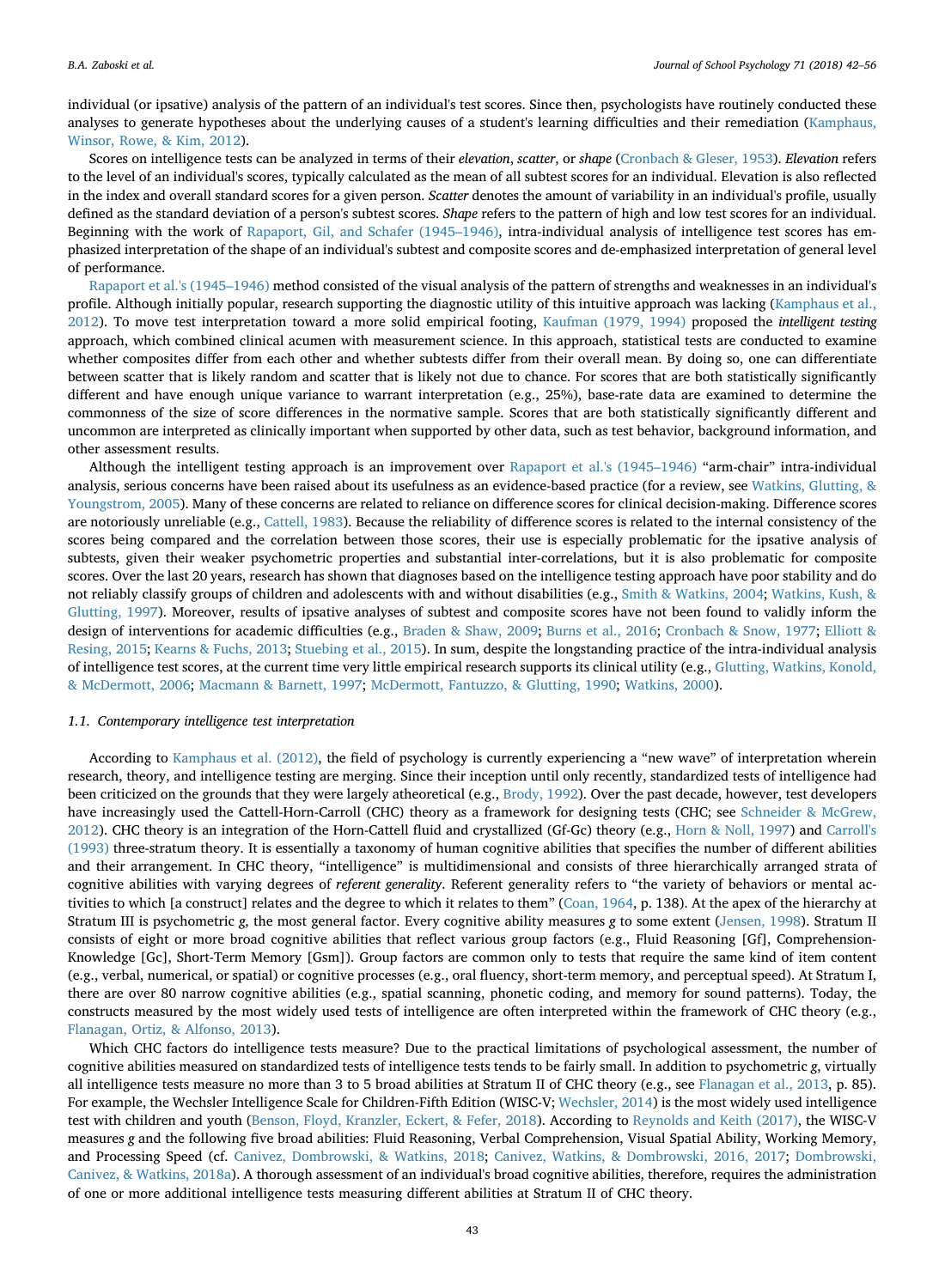With regard to contemporary practices in intelligence test interpretation, researchers and test developers now widely recommend that the primary level of clinical interpretation be done at the index score level, which reflects the broad cognitive abilities at Stratum II of CHC theory, especially when there is considerable scatter within an individual's test score profile (e.g., [Wechsler, 2014\)](#page-14-9). The interpretation of subtest scores is discouraged due to their relatively poor psychometric properties. Moreover, given the paucity of evidence supporting interpretation of the shape and scatter of intelligence test profiles, the focus of interpretation is now on the elevation of the index and overall scores.

In *Essentials of WISC-V Assessment*, for example, [Flanagan and Alfonso \(2017\)](#page-13-9) provided a logical, step-by-step approach for interpretation of the WISC-V. Although noting that the overall score is the most reliable and valid score, Flanagan and Alfonso asserted that "analysis of the primary index scores is a critical, and arguably necessary, component of WISC-V interpretation" (p. 209). In their approach, emphasis is placed on the interpretation of population-relative (or normative) strengths and weaknesses in an individual's index scores. The identification of intra-individual strengths and weaknesses is optional. As they stated, "truth be told, we find limited value in conducting this level of analysis, particularly as it applies to personal strengths and weaknesses, which is why we include it as an optional step" (p. 254).

Thus, the interpretation of intelligence test profiles has shifted over time from a focus on the elevation of general ability in the early 1900s, to an emphasis on shape, scatter, or both in the mid-1900s to the early 2000s, and back to a focus on elevation today. In contrast to the infancy of intelligence testing, however, the primary emphasis of test interpretation at present is on normative strengths and weaknesses of an individual's index scores and not general ability, although some scholars have argued for a return to an emphasis on interpretation of the overall score (e.g., [Dombrowski et al., 2018a, b;](#page-12-12) [Kranzler & Floyd, 2013\)](#page-13-10).

In the late 1990s, Flanagan and colleagues introduced a new approach to intelligence test use and interpretation called Cross-Battery Assessment (XBA; [Flanagan & McGrew, 1997;](#page-13-11) [Flanagan, McGrew, & Ortiz, 2000\)](#page-13-12). In the XBA approach, the administration of a single intelligence test is augmented by additional tests measuring somewhat different abilities to gain a more thorough understanding of an individual's normative strengths and weaknesses at Stratum II of CHC theory. Although they initially encouraged practitioners to assess seven broad abilities, [Flanagan and Alfonso \(2017\)](#page-13-9) recently stated that, given results of research on the relationships between broad and narrow abilities and academic achievement,

it no longer seems critically important that *all* the major cognitive domains assessed by intelligence and cognitive batteries (i.e., Gc, Gf, Gv, Gsm, Glr, Gs, Ga) be represented *broadly* via at least two subtests that measure qualitatively different aspects of the cognitive domain. Rather, it seems more important to understand (1) whether composites represent a broad or a narrow ability such that appropriate inferences may be drawn from test scores; and (2) whether the battery provides adequate measurement of the abilities and processes that research shows are important for understanding referrals, particularly those related to suspected learning disability [SLD]. (p. 221, emphases in the original)

Results of a recent survey by [Sotelo-Dynega and Dixon \(2014\)](#page-14-11) indicated that roughly 25% of school psychologists currently use the XBA approach for intelligence test interpretation. In addition, the interpretation of index scores on intelligence tests is also central to the dual discrepancy/consistency (DD/C) pattern of strengths and weaknesses (PSW) approach to SLD identification [\(Flanagan](#page-13-8) [et al., 2013](#page-13-8)). In the DD/C PSW approach, SLD is defined as unexpected underachievement and corresponding weakness in one or more specific cognitive abilities that are "empirically related" to that area of academic deficit. Moreover, proponents of the DD/C PSW method asserted that "this consistency is a necessary marker for SLD because SLD is *presumably* caused by cognitive processing weaknesses or deficits" [\(Flanagan & Alfonso, 2017](#page-13-9), p. 436, emphasis in the original), which are reflected in the index scores on intelligence tests. Methods based on the PSW approaches are currently used in at least 14 states for the identification of SLD [\(Maki,](#page-13-13) [Floyd, & Roberson, 2015\)](#page-13-13).

#### *1.1.1. Research on CHC abilities and academic achievement relations*

At present, decisions about which cognitive abilities are the most germane to measure for the diagnosis of academic learning difficulties are based largely on two reviews of the literature by [Flanagan, Ortiz, Alfonso, and Mascolo \(2006\)](#page-13-14) and by [McGrew and](#page-13-15) [Wendling \(2010\)](#page-13-15). According to McGrew and Wendling, research on the relations between cognitive abilities and academic achievement indicates that there is a Cognitive Ability by Academic Achievement Area by Age three-way interaction effect. [Table 1](#page-3-0) summarizes the broad cognitive abilities that they determined are "importantly" related to basic reading skills (BR), reading comprehension (RC), basic mathematics skills (BM), and mathematics reasoning (MR) across age. For example, according to their review the broad abilities that are importantly related to BR are Comprehension-Knowledge (Gc), Long-Term Storage and Retrieval (Glr), Processing Speed (Gs), and Short-Term Memory (Gsm), but not Auditory Processing (Ga), Fluid Intelligence (Gf), and Visual Processing (Gv). Moreover, they concluded that the pattern of these relations varies across age and academic domain. For instance, they determined that RC is related to Gc, Ga, and Gsm at ages 6–8 years, but only to Gc at ages 14–19 years. Based on the results of their review, McGrew and Wendling asserted that they "believe that less emphasis should be placed on the overall full-scale IQ and that cognitive assessment should be more selective and focused. For example, there should be selective testing of key markers for screening at-risk children" (p. 651).

It is important to note, however, that the literature reviews conducted by [Flanagan et al. \(2006\)](#page-13-14) and by [McGrew and Wendling](#page-13-15) [\(2010\)](#page-13-15) were narrative in nature. Traditional narrative reviews, which tend to rely on the "box score" of the outcomes of significance tests across studies, have been criticized as "imprecise" and lacking in "explicit standards of proof" ([Cooper, 2010,](#page-12-13) p. 7). In particular, as McGrew and Wendling noted, Flanagan et al. did not provide the following necessary information in their review: (a) specification of literature search terms and date ranges; (b) criteria for determining significant CHC ability-academic achievement relations; (c) criteria for including or excluding studies in their review; and (d) method for control of publication bias. Consequently, Flanagan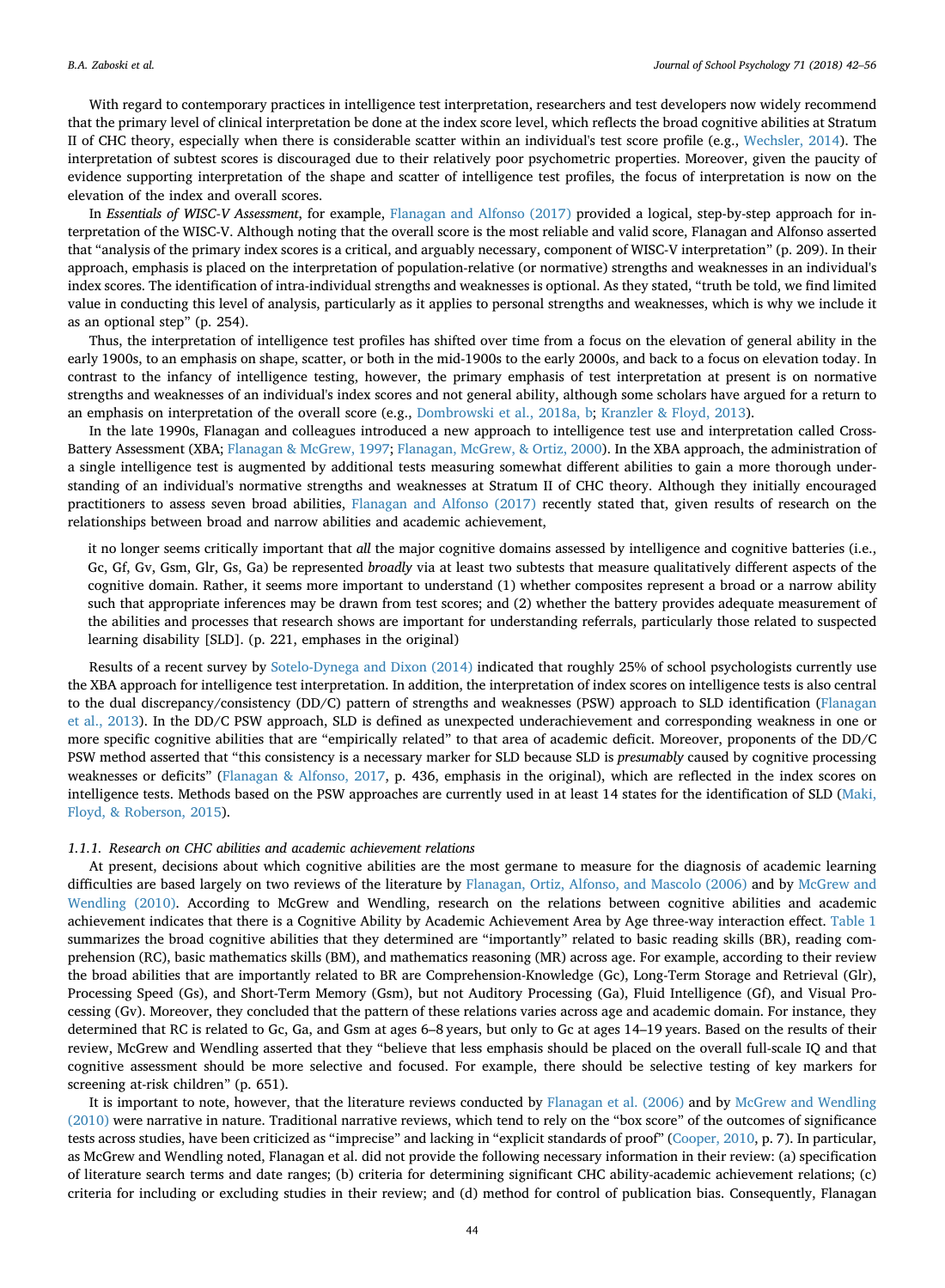<span id="page-3-0"></span>Broad cognitive abilities in the Cattell-Horn-Carroll theory importantly related to academic achievement by age group in [McGrew and](#page-13-15) [Wendling \(2010\)](#page-13-15).

| Achievement area            | Age group |              |               |  |
|-----------------------------|-----------|--------------|---------------|--|
|                             | 6-8 years | $9-13$ years | $14-19$ years |  |
| <b>Basic Reading Skills</b> | Gc        | Gc           | Gc            |  |
|                             | Glr       | Gs           | Gsm           |  |
|                             | Gs        | Gsm          |               |  |
|                             | Gsm       |              |               |  |
| Reading Comprehension       | Gc        | Gc           | Gc            |  |
|                             | Ga        | Glr          |               |  |
|                             | Gsm       | Gsm          |               |  |
| <b>Basic Math Skills</b>    | Gc        | Gc           | Gc            |  |
|                             | Gf        | Gf           | Gf            |  |
|                             | Gs        | Gs           | Gs            |  |
| Math Reasoning              | Gc        | Gc           | Gc            |  |
|                             | Gf        | Gf           | Gf            |  |
|                             | Gs        | Gs           | Gsm           |  |

Note. Comprehension-Knowledge (Gc), Fluid Reasoning (Gf), Short-Term Memory (Gsm), Long-Term Storage and Retrieval (Glr), Processing Speed (Gs), and Auditory Processing (Ga).

## et al.'s literature review is highly subjective, and independent replication of their results is likely impossible.

Although [McGrew and Wendling \(2010\)](#page-13-15) addressed a number of these limitations, neither they nor Flanagan et al. attempted to estimate the magnitude of the relations under investigation. In other words, the reviews by Flanagan et al. and McGrew and Wendling did not answer the question, "What is the size of the relationships between CHC cognitive abilities and academic achievement?" In contrast to Flanagan et al.'s review, which was a subjective research synthesis, McGrew and Wendling defined an "important" relationship in terms of the percentage of studies reporting statistically significant relations, rather than in terms of effect size (e.g., [Cohen, 1988\)](#page-12-14). Relations were classified as "high" when more than 80% of studies reported significant results, "medium" when 50%–79% reported significant results, and so on. While they acknowledged the arbitrariness of the categories in their classification system, they overlooked concerns associated with drawing conclusions based on *p*-values alone (e.g., [Wasserstein & Lazar, 2016](#page-14-12)). With large samples, there is an increased likelihood of finding statistically significant relationships even when the effect size is trivial [\(Anderson, Burnham, & Thompson, 2000\)](#page-12-15). The results of McGrew and Wendling's literature review, therefore, may be misleading, because virtually all of the research they reviewed was conducted with large norming samples, in particular the standardization sample from the Woodcock-Johnson III Normative Update (WJ III NU) Tests of Cognitive Abilities and Tests of Achievement [\(Woodcock, McGrew, Schrank, & Mather, 2007](#page-14-13)) or data from prior editions of these tests. Thus, the "important" relations between CHC abilities and academic achievement identified by McGrew and Wendling may in fact be unimportant and have limited or no practical application after examination of effect size.

## *1.2. Purpose of current study*

Given the limitations of prior syntheses of research on the relations between the cognitive abilities in CHC theory and academic achievement, the purpose of this study was to conduct a meta-analysis to determine the magnitude of these relations across age. Due to the inadequacies of the literature review by [Flanagan et al. \(2006\)](#page-13-14), this study was designed to match the original vote counting method employed by [McGrew and Wendling \(2010\)](#page-13-15). To minimize potential specification error, they only included studies that used measures of five or more broad abilities at Stratum II of CHC theory. We therefore limited our meta-analysis to similar studies reporting relevant regression coefficients, path coefficients, and correlations in the prediction of BR, RC, BM, and MR. In addition, while McGrew and Wendling reported relations for both broad and narrow cognitive abilities of CHC theory, we only examined results for broad abilities so that our results would inform contemporary best practices in intelligence test interpretation. This is because of the current emphasis on the interpretation of index scores, which are intended to measure broad abilities, and the fact that narrow abilities are primarily measured by subtests. Results of this study will provide practitioners and researchers with a quantitative description of the cumulative research findings on CHC ability-academic achievement relations. Our results also may have important implications for practices that rely on analysis of the PSW of intelligence test scores and the interpretation of index scores as "marker" tests for the identification of learning difficulties.

# **2. Method**

Full-text articles were collected for all studies included in [McGrew and Wendling's \(2010\)](#page-13-15) review between 1988 and 2009. Studies were then added following a systematic review of the literature from 2009 to 2015. Articles were required to be published in English as peer-reviewed journal articles or dissertations, with the exception of [McGrew \(2007\)](#page-13-16), which reported unpublished data in McGrew and Wendling. As in McGrew and Wendling, two databases, ProQuest Dissertations and Theses and PsycINFO, were used to identify studies. We also used the same search strings used by McGrew and Wendling: "Cattell-Horn-Carroll," "CHC theory," CHC, "Gf-Gc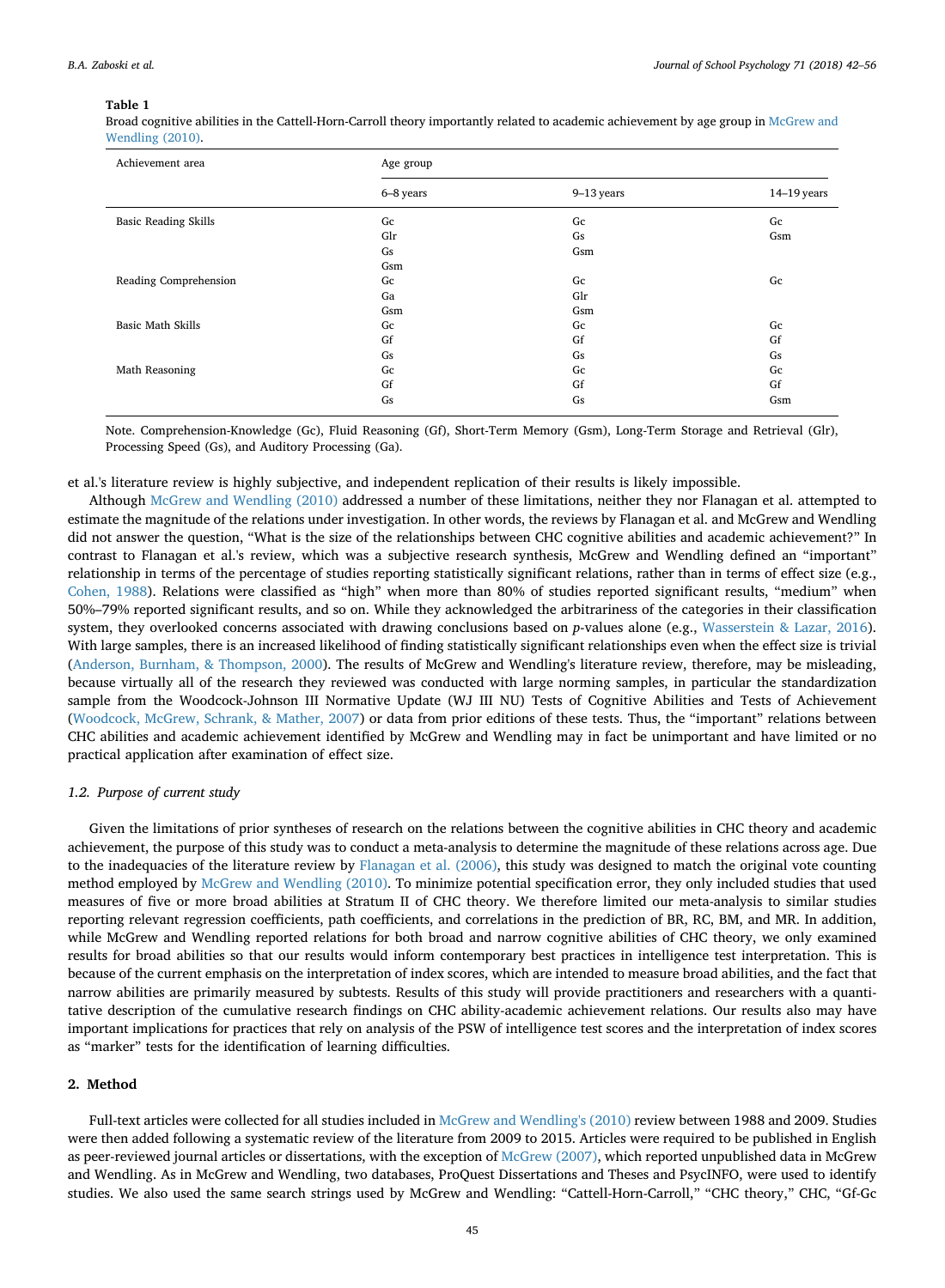<span id="page-4-4"></span>

| Bifactor model<br>Higher-order<br>factor model<br>Regression <sup>d</sup><br>Correlation<br>Correlation<br>Correlation<br>Regression<br>Regression<br>Regression<br>Regression<br>Regression<br>Regression<br>Regression<br>Regression<br>Regression<br><b>ANOVA<sup>c</sup></b><br><b>ANOVA</b><br>SEM<br>SEM<br>SEM<br><b>SEM</b><br>SEM<br>SEM<br><b>SEM</b><br>SEM<br>MR<br>×<br>×<br>×<br>$\times \times$<br>×<br>×<br>×<br>BМ<br>×<br>×<br>×<br>×<br><b>xxxx</b><br>×<br>RC<br>$\times$ $\times$<br>×<br>$\times$ $\times$<br>×<br>$\times \times \times$<br>×<br>×<br>×<br>×<br>BR<br>×<br>×<br>X<br>$\times$ $\times$<br>×<br>×<br>×<br>$\times \times$<br>$\times$ $\times$<br>$\times \times \times$<br>×<br>11.0-17.0 years<br>6.6-16.9 years<br>$6.0 - 16.0$ years<br>$6.0 - 19.0$ years<br>7.0-18.9 years<br>5.0-10.0 years<br>$6.0 - 18.0$ years<br>7.0-18.0 years<br>5.0-19.0 years<br>5.0-19.0 years<br>$6.0 - 18.9$ years<br>$6.0 - 19.0$ years<br>5.0-19.0 years<br>$6.0 - 16.0$ years<br>$6.0 - 17.0$ years<br>5.0-15.0 years<br>$6.0 - 16.0$ years<br>Grades K-12<br>Grades $1-12$<br>Grades K-8<br>Grades 3-8<br>Grades $1-9$<br>Grades 6-8<br>Grades K-8<br>Grades $1-3$<br>WJ III ACH<br>WJ III ACH<br>WJ III ACH<br>WJ III ACH<br>WJ III ACH<br>WJ III ACH<br>WJ III ACH<br>WJ III ACH<br>WJ III ACH<br>WJ III ACH<br>WJ-R ACH<br>WJ-R ACH<br>WJ-R ACH<br>WJ-R ACH<br>WJ-R ACH<br>WJ-R ACH<br>WJ-R ACH<br>WRAT-4<br>KTEA-II<br>KTEA-II<br>WIAT-II<br>WIAT-II<br>WIAT-II<br>WIAT-II<br>WIAT-II<br>WJ-R Gf-Gc<br>WJ-R Gf-Gc<br>WJ III COG<br>WJ III COG<br>WJ III COG<br>WJ III COG<br>WJ III COG<br>WJ III COG<br>WJ III COG<br><b>NJ III COG</b><br><b>NJIH COG</b><br>AN III COG<br>WJ III COG<br>WJ-R COG<br>WJ-R COG<br>WJ-R COG<br>WJ-R COG<br>WJ-R COG<br>WISC-R<br>KABC-II<br>KABC-II<br>WISC-IV<br>WISC-IV<br>WISC-III<br>WISC-IV<br>WISC-IV<br>DAS-II<br>$V-ES$<br>DAS<br>KABC-II<br>Linking<br>Sample<br>Linking<br>Linking<br>District<br>Clinical<br>Linking<br>Linking<br>Clinical<br>sample<br>sample<br>sample<br>sample<br>district<br>district<br>district<br>School<br>School<br>School<br>district<br>School<br>School<br>WJ III<br>WJ III<br>WJ III<br>WJ III<br>WJ III<br>WJ III<br>WJ III<br>$WJ-R$<br>$WJ-R$<br>$WJ-R$<br>$WJ-R$<br>$WJ-R$<br>Vanderwood, McGrew, Flanagan, and Keith<br>Evans, Floyd, McGrew, and Leforgee (2002)<br>Floyd, Meisinger, Gregg, and Keith (2012)<br>Floyd, Keith, Taub, and McGrew (2007)<br>Hajovsky, Reynolds, Floyd, Turek, and<br>Beaujean, Parkin, and Parker (2014)<br>Floyd, Bergeron, and Alfonso (2006)<br>Proctor, Floyd, and Shaver (2005)<br>McGrew and Hessler (1995)<br>McGrew and Knopik (1993)<br>Parkin and Beaujean (2012)<br>McGill and Busse (2015)<br>Beaujean et al. (2014)<br>Armstrong (2011)<br>Hale et al. (2008)<br>Keith (2014)<br>Flanagan (2000)<br>McGrew (2007)<br>Ismailer (2014)<br>Nielsen (2012)<br>McGill (2015)<br>Juarez (2012)<br>Miller (2001)<br><b>Bacal</b> (2010)<br>Keith (1999)<br><b>Brine</b> (2013)<br>(2002) | Study | Sample            | Cognitive | Achievement<br>battery | Sample age/grade | Achievement domain |  | Type of analysis <sup>b</sup> |
|----------------------------------------------------------------------------------------------------------------------------------------------------------------------------------------------------------------------------------------------------------------------------------------------------------------------------------------------------------------------------------------------------------------------------------------------------------------------------------------------------------------------------------------------------------------------------------------------------------------------------------------------------------------------------------------------------------------------------------------------------------------------------------------------------------------------------------------------------------------------------------------------------------------------------------------------------------------------------------------------------------------------------------------------------------------------------------------------------------------------------------------------------------------------------------------------------------------------------------------------------------------------------------------------------------------------------------------------------------------------------------------------------------------------------------------------------------------------------------------------------------------------------------------------------------------------------------------------------------------------------------------------------------------------------------------------------------------------------------------------------------------------------------------------------------------------------------------------------------------------------------------------------------------------------------------------------------------------------------------------------------------------------------------------------------------------------------------------------------------------------------------------------------------------------------------------------------------------------------------------------------------------------------------------------------------------------------------------------------------------------------------------------------------------------------------------------------------------------------------------------------------------------------------------------------------------------------------------------------------------------------------------------------------------------------------------------------------------------------------------------------------------------------------------------------------------------------------------------------------------------------------------------------------------------------------------------------------------------------------------------------------------------------------------|-------|-------------------|-----------|------------------------|------------------|--------------------|--|-------------------------------|
|                                                                                                                                                                                                                                                                                                                                                                                                                                                                                                                                                                                                                                                                                                                                                                                                                                                                                                                                                                                                                                                                                                                                                                                                                                                                                                                                                                                                                                                                                                                                                                                                                                                                                                                                                                                                                                                                                                                                                                                                                                                                                                                                                                                                                                                                                                                                                                                                                                                                                                                                                                                                                                                                                                                                                                                                                                                                                                                                                                                                                                              |       | type <sup>a</sup> | battery   |                        | range            |                    |  |                               |
|                                                                                                                                                                                                                                                                                                                                                                                                                                                                                                                                                                                                                                                                                                                                                                                                                                                                                                                                                                                                                                                                                                                                                                                                                                                                                                                                                                                                                                                                                                                                                                                                                                                                                                                                                                                                                                                                                                                                                                                                                                                                                                                                                                                                                                                                                                                                                                                                                                                                                                                                                                                                                                                                                                                                                                                                                                                                                                                                                                                                                                              |       |                   |           |                        |                  |                    |  |                               |
|                                                                                                                                                                                                                                                                                                                                                                                                                                                                                                                                                                                                                                                                                                                                                                                                                                                                                                                                                                                                                                                                                                                                                                                                                                                                                                                                                                                                                                                                                                                                                                                                                                                                                                                                                                                                                                                                                                                                                                                                                                                                                                                                                                                                                                                                                                                                                                                                                                                                                                                                                                                                                                                                                                                                                                                                                                                                                                                                                                                                                                              |       |                   |           |                        |                  |                    |  |                               |
|                                                                                                                                                                                                                                                                                                                                                                                                                                                                                                                                                                                                                                                                                                                                                                                                                                                                                                                                                                                                                                                                                                                                                                                                                                                                                                                                                                                                                                                                                                                                                                                                                                                                                                                                                                                                                                                                                                                                                                                                                                                                                                                                                                                                                                                                                                                                                                                                                                                                                                                                                                                                                                                                                                                                                                                                                                                                                                                                                                                                                                              |       |                   |           |                        |                  |                    |  |                               |
|                                                                                                                                                                                                                                                                                                                                                                                                                                                                                                                                                                                                                                                                                                                                                                                                                                                                                                                                                                                                                                                                                                                                                                                                                                                                                                                                                                                                                                                                                                                                                                                                                                                                                                                                                                                                                                                                                                                                                                                                                                                                                                                                                                                                                                                                                                                                                                                                                                                                                                                                                                                                                                                                                                                                                                                                                                                                                                                                                                                                                                              |       |                   |           |                        |                  |                    |  |                               |
|                                                                                                                                                                                                                                                                                                                                                                                                                                                                                                                                                                                                                                                                                                                                                                                                                                                                                                                                                                                                                                                                                                                                                                                                                                                                                                                                                                                                                                                                                                                                                                                                                                                                                                                                                                                                                                                                                                                                                                                                                                                                                                                                                                                                                                                                                                                                                                                                                                                                                                                                                                                                                                                                                                                                                                                                                                                                                                                                                                                                                                              |       |                   |           |                        |                  |                    |  |                               |
|                                                                                                                                                                                                                                                                                                                                                                                                                                                                                                                                                                                                                                                                                                                                                                                                                                                                                                                                                                                                                                                                                                                                                                                                                                                                                                                                                                                                                                                                                                                                                                                                                                                                                                                                                                                                                                                                                                                                                                                                                                                                                                                                                                                                                                                                                                                                                                                                                                                                                                                                                                                                                                                                                                                                                                                                                                                                                                                                                                                                                                              |       |                   |           |                        |                  |                    |  |                               |
|                                                                                                                                                                                                                                                                                                                                                                                                                                                                                                                                                                                                                                                                                                                                                                                                                                                                                                                                                                                                                                                                                                                                                                                                                                                                                                                                                                                                                                                                                                                                                                                                                                                                                                                                                                                                                                                                                                                                                                                                                                                                                                                                                                                                                                                                                                                                                                                                                                                                                                                                                                                                                                                                                                                                                                                                                                                                                                                                                                                                                                              |       |                   |           |                        |                  |                    |  |                               |
|                                                                                                                                                                                                                                                                                                                                                                                                                                                                                                                                                                                                                                                                                                                                                                                                                                                                                                                                                                                                                                                                                                                                                                                                                                                                                                                                                                                                                                                                                                                                                                                                                                                                                                                                                                                                                                                                                                                                                                                                                                                                                                                                                                                                                                                                                                                                                                                                                                                                                                                                                                                                                                                                                                                                                                                                                                                                                                                                                                                                                                              |       |                   |           |                        |                  |                    |  |                               |
|                                                                                                                                                                                                                                                                                                                                                                                                                                                                                                                                                                                                                                                                                                                                                                                                                                                                                                                                                                                                                                                                                                                                                                                                                                                                                                                                                                                                                                                                                                                                                                                                                                                                                                                                                                                                                                                                                                                                                                                                                                                                                                                                                                                                                                                                                                                                                                                                                                                                                                                                                                                                                                                                                                                                                                                                                                                                                                                                                                                                                                              |       |                   |           |                        |                  |                    |  |                               |
|                                                                                                                                                                                                                                                                                                                                                                                                                                                                                                                                                                                                                                                                                                                                                                                                                                                                                                                                                                                                                                                                                                                                                                                                                                                                                                                                                                                                                                                                                                                                                                                                                                                                                                                                                                                                                                                                                                                                                                                                                                                                                                                                                                                                                                                                                                                                                                                                                                                                                                                                                                                                                                                                                                                                                                                                                                                                                                                                                                                                                                              |       |                   |           |                        |                  |                    |  |                               |
|                                                                                                                                                                                                                                                                                                                                                                                                                                                                                                                                                                                                                                                                                                                                                                                                                                                                                                                                                                                                                                                                                                                                                                                                                                                                                                                                                                                                                                                                                                                                                                                                                                                                                                                                                                                                                                                                                                                                                                                                                                                                                                                                                                                                                                                                                                                                                                                                                                                                                                                                                                                                                                                                                                                                                                                                                                                                                                                                                                                                                                              |       |                   |           |                        |                  |                    |  |                               |
|                                                                                                                                                                                                                                                                                                                                                                                                                                                                                                                                                                                                                                                                                                                                                                                                                                                                                                                                                                                                                                                                                                                                                                                                                                                                                                                                                                                                                                                                                                                                                                                                                                                                                                                                                                                                                                                                                                                                                                                                                                                                                                                                                                                                                                                                                                                                                                                                                                                                                                                                                                                                                                                                                                                                                                                                                                                                                                                                                                                                                                              |       |                   |           |                        |                  |                    |  |                               |
|                                                                                                                                                                                                                                                                                                                                                                                                                                                                                                                                                                                                                                                                                                                                                                                                                                                                                                                                                                                                                                                                                                                                                                                                                                                                                                                                                                                                                                                                                                                                                                                                                                                                                                                                                                                                                                                                                                                                                                                                                                                                                                                                                                                                                                                                                                                                                                                                                                                                                                                                                                                                                                                                                                                                                                                                                                                                                                                                                                                                                                              |       |                   |           |                        |                  |                    |  |                               |
|                                                                                                                                                                                                                                                                                                                                                                                                                                                                                                                                                                                                                                                                                                                                                                                                                                                                                                                                                                                                                                                                                                                                                                                                                                                                                                                                                                                                                                                                                                                                                                                                                                                                                                                                                                                                                                                                                                                                                                                                                                                                                                                                                                                                                                                                                                                                                                                                                                                                                                                                                                                                                                                                                                                                                                                                                                                                                                                                                                                                                                              |       |                   |           |                        |                  |                    |  |                               |
|                                                                                                                                                                                                                                                                                                                                                                                                                                                                                                                                                                                                                                                                                                                                                                                                                                                                                                                                                                                                                                                                                                                                                                                                                                                                                                                                                                                                                                                                                                                                                                                                                                                                                                                                                                                                                                                                                                                                                                                                                                                                                                                                                                                                                                                                                                                                                                                                                                                                                                                                                                                                                                                                                                                                                                                                                                                                                                                                                                                                                                              |       |                   |           |                        |                  |                    |  |                               |
|                                                                                                                                                                                                                                                                                                                                                                                                                                                                                                                                                                                                                                                                                                                                                                                                                                                                                                                                                                                                                                                                                                                                                                                                                                                                                                                                                                                                                                                                                                                                                                                                                                                                                                                                                                                                                                                                                                                                                                                                                                                                                                                                                                                                                                                                                                                                                                                                                                                                                                                                                                                                                                                                                                                                                                                                                                                                                                                                                                                                                                              |       |                   |           |                        |                  |                    |  |                               |
|                                                                                                                                                                                                                                                                                                                                                                                                                                                                                                                                                                                                                                                                                                                                                                                                                                                                                                                                                                                                                                                                                                                                                                                                                                                                                                                                                                                                                                                                                                                                                                                                                                                                                                                                                                                                                                                                                                                                                                                                                                                                                                                                                                                                                                                                                                                                                                                                                                                                                                                                                                                                                                                                                                                                                                                                                                                                                                                                                                                                                                              |       |                   |           |                        |                  |                    |  |                               |
|                                                                                                                                                                                                                                                                                                                                                                                                                                                                                                                                                                                                                                                                                                                                                                                                                                                                                                                                                                                                                                                                                                                                                                                                                                                                                                                                                                                                                                                                                                                                                                                                                                                                                                                                                                                                                                                                                                                                                                                                                                                                                                                                                                                                                                                                                                                                                                                                                                                                                                                                                                                                                                                                                                                                                                                                                                                                                                                                                                                                                                              |       |                   |           |                        |                  |                    |  |                               |
|                                                                                                                                                                                                                                                                                                                                                                                                                                                                                                                                                                                                                                                                                                                                                                                                                                                                                                                                                                                                                                                                                                                                                                                                                                                                                                                                                                                                                                                                                                                                                                                                                                                                                                                                                                                                                                                                                                                                                                                                                                                                                                                                                                                                                                                                                                                                                                                                                                                                                                                                                                                                                                                                                                                                                                                                                                                                                                                                                                                                                                              |       |                   |           |                        |                  |                    |  |                               |
|                                                                                                                                                                                                                                                                                                                                                                                                                                                                                                                                                                                                                                                                                                                                                                                                                                                                                                                                                                                                                                                                                                                                                                                                                                                                                                                                                                                                                                                                                                                                                                                                                                                                                                                                                                                                                                                                                                                                                                                                                                                                                                                                                                                                                                                                                                                                                                                                                                                                                                                                                                                                                                                                                                                                                                                                                                                                                                                                                                                                                                              |       |                   |           |                        |                  |                    |  |                               |
|                                                                                                                                                                                                                                                                                                                                                                                                                                                                                                                                                                                                                                                                                                                                                                                                                                                                                                                                                                                                                                                                                                                                                                                                                                                                                                                                                                                                                                                                                                                                                                                                                                                                                                                                                                                                                                                                                                                                                                                                                                                                                                                                                                                                                                                                                                                                                                                                                                                                                                                                                                                                                                                                                                                                                                                                                                                                                                                                                                                                                                              |       |                   |           |                        |                  |                    |  |                               |
|                                                                                                                                                                                                                                                                                                                                                                                                                                                                                                                                                                                                                                                                                                                                                                                                                                                                                                                                                                                                                                                                                                                                                                                                                                                                                                                                                                                                                                                                                                                                                                                                                                                                                                                                                                                                                                                                                                                                                                                                                                                                                                                                                                                                                                                                                                                                                                                                                                                                                                                                                                                                                                                                                                                                                                                                                                                                                                                                                                                                                                              |       |                   |           |                        |                  |                    |  |                               |
|                                                                                                                                                                                                                                                                                                                                                                                                                                                                                                                                                                                                                                                                                                                                                                                                                                                                                                                                                                                                                                                                                                                                                                                                                                                                                                                                                                                                                                                                                                                                                                                                                                                                                                                                                                                                                                                                                                                                                                                                                                                                                                                                                                                                                                                                                                                                                                                                                                                                                                                                                                                                                                                                                                                                                                                                                                                                                                                                                                                                                                              |       |                   |           |                        |                  |                    |  |                               |
|                                                                                                                                                                                                                                                                                                                                                                                                                                                                                                                                                                                                                                                                                                                                                                                                                                                                                                                                                                                                                                                                                                                                                                                                                                                                                                                                                                                                                                                                                                                                                                                                                                                                                                                                                                                                                                                                                                                                                                                                                                                                                                                                                                                                                                                                                                                                                                                                                                                                                                                                                                                                                                                                                                                                                                                                                                                                                                                                                                                                                                              |       |                   |           |                        |                  |                    |  |                               |
|                                                                                                                                                                                                                                                                                                                                                                                                                                                                                                                                                                                                                                                                                                                                                                                                                                                                                                                                                                                                                                                                                                                                                                                                                                                                                                                                                                                                                                                                                                                                                                                                                                                                                                                                                                                                                                                                                                                                                                                                                                                                                                                                                                                                                                                                                                                                                                                                                                                                                                                                                                                                                                                                                                                                                                                                                                                                                                                                                                                                                                              |       |                   |           |                        |                  |                    |  |                               |
|                                                                                                                                                                                                                                                                                                                                                                                                                                                                                                                                                                                                                                                                                                                                                                                                                                                                                                                                                                                                                                                                                                                                                                                                                                                                                                                                                                                                                                                                                                                                                                                                                                                                                                                                                                                                                                                                                                                                                                                                                                                                                                                                                                                                                                                                                                                                                                                                                                                                                                                                                                                                                                                                                                                                                                                                                                                                                                                                                                                                                                              |       |                   |           |                        |                  |                    |  |                               |
|                                                                                                                                                                                                                                                                                                                                                                                                                                                                                                                                                                                                                                                                                                                                                                                                                                                                                                                                                                                                                                                                                                                                                                                                                                                                                                                                                                                                                                                                                                                                                                                                                                                                                                                                                                                                                                                                                                                                                                                                                                                                                                                                                                                                                                                                                                                                                                                                                                                                                                                                                                                                                                                                                                                                                                                                                                                                                                                                                                                                                                              |       |                   |           |                        |                  |                    |  |                               |
|                                                                                                                                                                                                                                                                                                                                                                                                                                                                                                                                                                                                                                                                                                                                                                                                                                                                                                                                                                                                                                                                                                                                                                                                                                                                                                                                                                                                                                                                                                                                                                                                                                                                                                                                                                                                                                                                                                                                                                                                                                                                                                                                                                                                                                                                                                                                                                                                                                                                                                                                                                                                                                                                                                                                                                                                                                                                                                                                                                                                                                              |       |                   |           |                        |                  |                    |  |                               |
|                                                                                                                                                                                                                                                                                                                                                                                                                                                                                                                                                                                                                                                                                                                                                                                                                                                                                                                                                                                                                                                                                                                                                                                                                                                                                                                                                                                                                                                                                                                                                                                                                                                                                                                                                                                                                                                                                                                                                                                                                                                                                                                                                                                                                                                                                                                                                                                                                                                                                                                                                                                                                                                                                                                                                                                                                                                                                                                                                                                                                                              |       |                   |           |                        |                  |                    |  |                               |
|                                                                                                                                                                                                                                                                                                                                                                                                                                                                                                                                                                                                                                                                                                                                                                                                                                                                                                                                                                                                                                                                                                                                                                                                                                                                                                                                                                                                                                                                                                                                                                                                                                                                                                                                                                                                                                                                                                                                                                                                                                                                                                                                                                                                                                                                                                                                                                                                                                                                                                                                                                                                                                                                                                                                                                                                                                                                                                                                                                                                                                              |       |                   |           |                        |                  |                    |  |                               |
|                                                                                                                                                                                                                                                                                                                                                                                                                                                                                                                                                                                                                                                                                                                                                                                                                                                                                                                                                                                                                                                                                                                                                                                                                                                                                                                                                                                                                                                                                                                                                                                                                                                                                                                                                                                                                                                                                                                                                                                                                                                                                                                                                                                                                                                                                                                                                                                                                                                                                                                                                                                                                                                                                                                                                                                                                                                                                                                                                                                                                                              |       |                   |           |                        |                  |                    |  |                               |
|                                                                                                                                                                                                                                                                                                                                                                                                                                                                                                                                                                                                                                                                                                                                                                                                                                                                                                                                                                                                                                                                                                                                                                                                                                                                                                                                                                                                                                                                                                                                                                                                                                                                                                                                                                                                                                                                                                                                                                                                                                                                                                                                                                                                                                                                                                                                                                                                                                                                                                                                                                                                                                                                                                                                                                                                                                                                                                                                                                                                                                              |       |                   |           |                        |                  |                    |  |                               |
|                                                                                                                                                                                                                                                                                                                                                                                                                                                                                                                                                                                                                                                                                                                                                                                                                                                                                                                                                                                                                                                                                                                                                                                                                                                                                                                                                                                                                                                                                                                                                                                                                                                                                                                                                                                                                                                                                                                                                                                                                                                                                                                                                                                                                                                                                                                                                                                                                                                                                                                                                                                                                                                                                                                                                                                                                                                                                                                                                                                                                                              |       |                   |           |                        |                  |                    |  |                               |
|                                                                                                                                                                                                                                                                                                                                                                                                                                                                                                                                                                                                                                                                                                                                                                                                                                                                                                                                                                                                                                                                                                                                                                                                                                                                                                                                                                                                                                                                                                                                                                                                                                                                                                                                                                                                                                                                                                                                                                                                                                                                                                                                                                                                                                                                                                                                                                                                                                                                                                                                                                                                                                                                                                                                                                                                                                                                                                                                                                                                                                              |       |                   |           |                        |                  |                    |  |                               |
|                                                                                                                                                                                                                                                                                                                                                                                                                                                                                                                                                                                                                                                                                                                                                                                                                                                                                                                                                                                                                                                                                                                                                                                                                                                                                                                                                                                                                                                                                                                                                                                                                                                                                                                                                                                                                                                                                                                                                                                                                                                                                                                                                                                                                                                                                                                                                                                                                                                                                                                                                                                                                                                                                                                                                                                                                                                                                                                                                                                                                                              |       |                   |           |                        |                  |                    |  |                               |
|                                                                                                                                                                                                                                                                                                                                                                                                                                                                                                                                                                                                                                                                                                                                                                                                                                                                                                                                                                                                                                                                                                                                                                                                                                                                                                                                                                                                                                                                                                                                                                                                                                                                                                                                                                                                                                                                                                                                                                                                                                                                                                                                                                                                                                                                                                                                                                                                                                                                                                                                                                                                                                                                                                                                                                                                                                                                                                                                                                                                                                              |       |                   |           |                        |                  |                    |  |                               |
|                                                                                                                                                                                                                                                                                                                                                                                                                                                                                                                                                                                                                                                                                                                                                                                                                                                                                                                                                                                                                                                                                                                                                                                                                                                                                                                                                                                                                                                                                                                                                                                                                                                                                                                                                                                                                                                                                                                                                                                                                                                                                                                                                                                                                                                                                                                                                                                                                                                                                                                                                                                                                                                                                                                                                                                                                                                                                                                                                                                                                                              |       |                   |           |                        |                  |                    |  |                               |
|                                                                                                                                                                                                                                                                                                                                                                                                                                                                                                                                                                                                                                                                                                                                                                                                                                                                                                                                                                                                                                                                                                                                                                                                                                                                                                                                                                                                                                                                                                                                                                                                                                                                                                                                                                                                                                                                                                                                                                                                                                                                                                                                                                                                                                                                                                                                                                                                                                                                                                                                                                                                                                                                                                                                                                                                                                                                                                                                                                                                                                              |       |                   |           |                        |                  |                    |  |                               |

Note: Broad Reading (BR); Reading Comprehension (RC); Basic Math (BM); Math Reasoning (MR).

<span id="page-4-3"></span><span id="page-4-2"></span><span id="page-4-1"></span><span id="page-4-0"></span><sup>a</sup> Clinical: Outpatient or outpatient testing facility; Linking sample: Linking sample for the COG and ACH batteries reported; WJ III: Woodcock-Johnson III standardization sample; WJ-R: Woodcock-Note: Broad Reading (BR); Reading Comprehension (RC); Basic Math (BM); Math Reasoning (MR).<br>" Clinical: Outpatient or outpatient testing facility; Linking sample: Linking sample for the COG and ACH batteries reported; WJ I Johnson Revised technical manual; Kaufman-II: Kaufman-II standardization sample.

<sup>b</sup> Analysis from which the present study extracted data. SEM: Structural equation modeling; CFA: Confirmatory factor analysis. Johnson Revised technical manual; Kaufman-II: Kaufman-II standardization sample.<br><sup>b</sup> Analysis from which the present study extracted data. SEM: Structural equation modeling; CFA: Confirmatory factor analysis.<br><sup>c</sup> Only the

 $^{\rm c}$  Only the average achievement sample was included.  $^{\rm d}$  Analysis controlled for age/gender in the first steps of the regression.

**Table 2**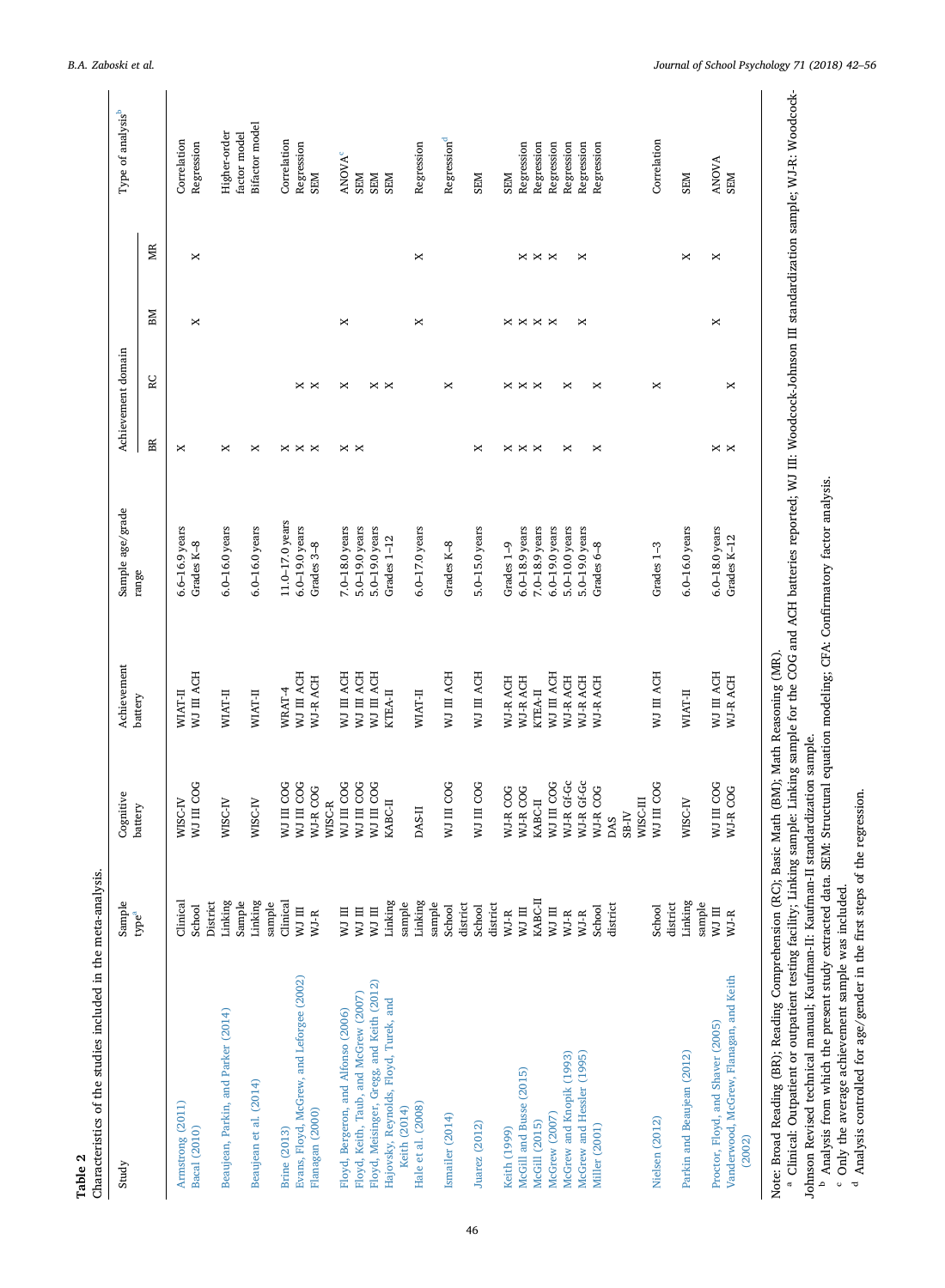theory," "Gf-Gc," "Woodcock-Johnson-Revised," "WJ-R," "Woodcock-Johnson III," "WJ III," "Kaufman Assessment Battery for Children-Second Edition," "KABC-II," "Differential Abilities Scales (DAS)," "Differential Abilities Scales-Second Edition (DAS-II)," "Stanford-Binet-Fifth Edition," and "SB-IV."

The first and third authors of this study reviewed articles for inclusion as well as extracted data from them. Additionally, we contacted authors of the included studies to retrieve data when necessary, including [McGrew \(2007\)](#page-13-16) and [Floyd et al. \(2006\)](#page-13-18), who provided them upon request. Two articles in McGrew and Wendling were excluded: [Ganci \(2004\),](#page-13-32) because the data could not be transformed into correlation coefficients; and [McGrew, Flanagan, Keith, and Vanderwood \(1997\)](#page-13-33), because it was a review of the literature and would have caused the present analysis to double-count data. In sum, 12 new articles were added to the research reviewed by [McGrew and Wendling \(2010\),](#page-13-15) for a total of 25 studies. [Table 2](#page-4-4) presents a summary of the articles included in the metaanalysis and important study characteristics.

# *2.1. Data extraction*

For all articles included in our analyses, the following study and sample characteristics were coded: (a) source of the sample (e.g., a test's standardization data), (b) total sample size, (c) sample size by age group, (d) independent and dependent variables, and (e) and type of variable used (i.e., latent or observed). The age groups we used corresponded to those in [McGrew and Wendling's \(2010\)](#page-13-15) review: 6–8, 9–13, and 14–19 years. Next, we extracted statistics on the relations between general and broad cognitive abilities and achievement variables from these studies (e.g., mean differences, correlations, beta-weights, and path coefficients). For studies that did not include correlations or estimated structural models with path coefficients, procedures outlined by [Peterson and Brown \(2005\)](#page-14-17) were followed. Specifically, all beta coefficients were extracted and converted to correlations using the following formula:

$$
r_{y1} = \beta_1 + r_{12}(r_{y2} - \beta_1 r_{12})
$$

where: *y* represents the dependent variable and 1 and 2 represent predictor variables.

Using this method, we extracted correlations for all reported relationships in McGrew and Wendling and for included studies published since then.

### *2.2. Data analysis*

A series of meta-analysis models were estimated to aggregate the relationship (*r*) between CHC cognitive abilities and academic achievement. Correlations between abilities and achievement were extracted by age group and then aggregated following procedures outlined in [Borenstein, Hedges, Higgins, and Rothstein \(2009\),](#page-12-21) which involves calculating the mean of the correlations and then adjusting the variance by the covariance between the effect sizes by age group. Fixed-effects meta-analysis models were estimated for all possible relationships for the aggregated data and by age group. Given the small number of studies available and the fact that most of them used large standardization samples, which tend to be representative of the United States population, fixed-effects models were chosen. All correlations were transformed to Fisher's *z* for modeling, and the results were transformed back to correlations following [Borenstein et al.'s \(2009\)](#page-12-21) recommendations. Our meta-analysis was conducted using the metafor package [\(Viechtbauer,](#page-14-18) [2010\)](#page-14-18) in R ([R Core Team, 2017](#page-14-19)). To examine the relations between general and broad cognitive abilities across age, we compared the 95% confidence intervals (CIs) surrounding the aggregated correlations (*r*s) across age groups. Non-overlapping CIs were indicative of differences in ability-achievement relations across age groups. When comparing two overlapping CIs, the second CI's point estimate (i.e., aggregated *r*) was considered the null hypothesis value. Thus, statistical significance was inferred by determining whether the first CI contained the null value of the second ([Cumming & Finch, 2005\)](#page-12-22).

## **3. Results**

[Table 3](#page-6-0) presents the aggregated *r*s for the general and broad cognitive abilities of CHC theory by academic achievement area for the entire sample, as well as the lower (LL) and upper (UL) limits of the 95% CI encapsulating those *r*s. The number of studies (*K*) included in each analysis ranged from 1 to 12, with *M* = 4.9; and the number of participants (*N*) ranged from 3519 to 18,489, with *M* = 7079.0. As can be seen in this table, psychometric *g* and one or more broad cognitive abilities were substantially related to each area of achievement. Psychometric *g* had by far the strongest relations across all domains. Aggregated *r*s for *g* ranged from 0.717 (0.704, 0.730) for BM to 0.756 (0.748, 0.765) for RC, with  $M = 0.737$ . The average effect size for *g* was  $r^2 = 0.540$ . Moreover, none of the CIs for *g* overlapped with those for the broad abilities. In every achievement domain, psychometric *g* accounted for more variance than all broad cognitive abilities *combined*. The strongest relation observed between the broad abilities and achievement was between Gc and BR (*r* = 0.450 [0.434, 0.466]) and RC (*r* = 0.451 [0.439, 0.462]). Although each broad ability had a least one CI that did not include zero, most of the aggregated *r*s explained less than 10% of the variance in achievement, and none explained more than 20%. The only broad abilities to explain 10% of the variance or more in achievement were: (a) Gc, which explained 20% for BR and RC, and 10% for MR; (b) Gf, which explained 15% for BM and 10% for MR; and (c) Ga, which accounted for 11% for BR. In addition to these results, Gv was, for all intents and purposes, unrelated to academic achievement; all CIs for Gv contained zero, with one exception. In this case, the *r* between Gv and MR was 0.090 (0.059, 0.121), which accounted for less than 1% of the variance.

[Tables 4–6](#page-7-0) present the results of the relations between the general and broad abilities of CHC theory and academic achievement by age group. As shown in [Table 4,](#page-7-0) results for the 6- to 8-year-olds were similar to those for the entire sample. Psychometric *g* had the strongest relations across all domains of academic achievement. Aggregated *r*s for *g* ranged from 0.644, (0.617, 0.670) for BR to 0.772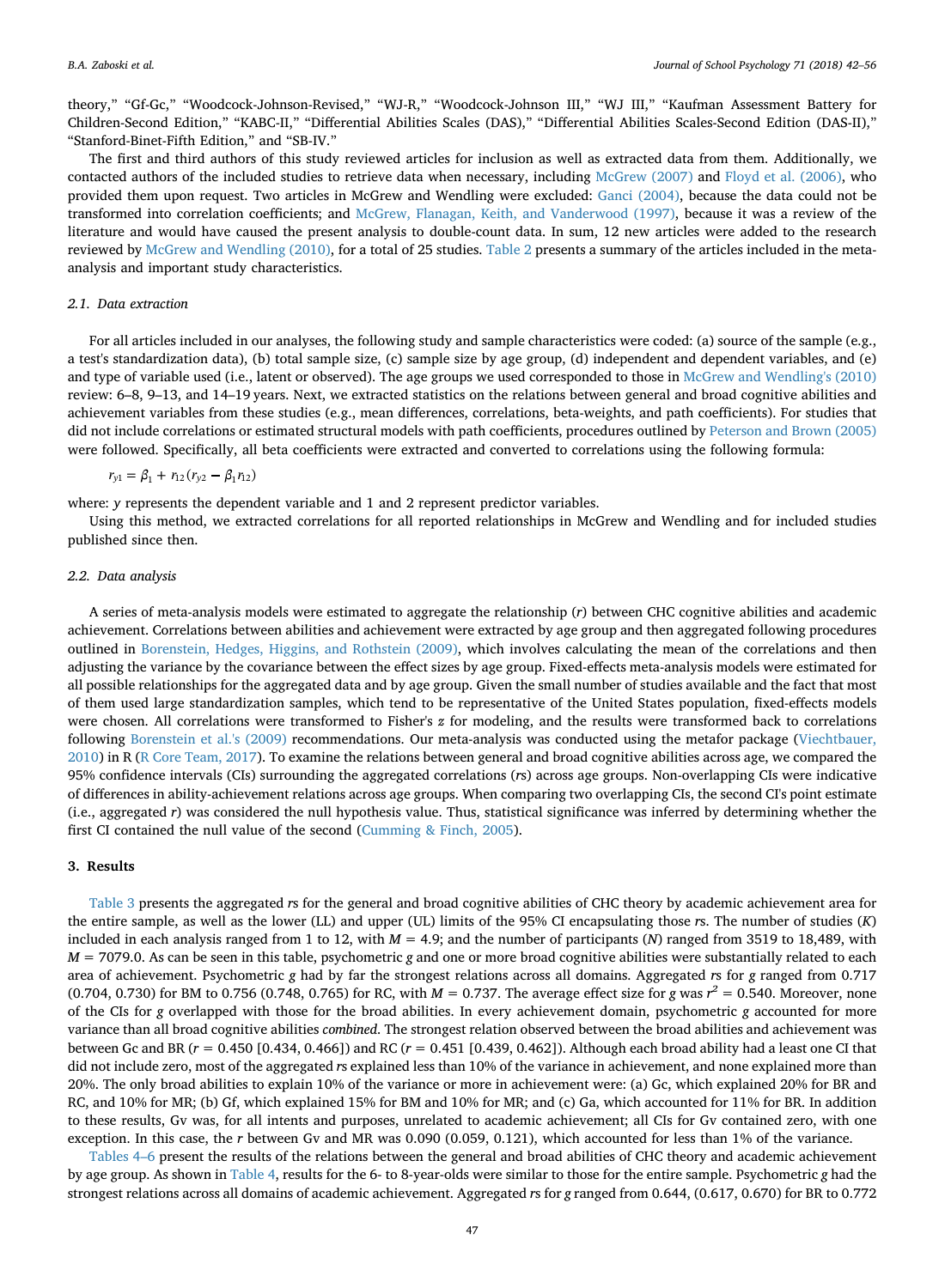<span id="page-6-0"></span>

| Meta-analysis results for broad cognitive abilities by academic achievement area for the entire sample. |  |  |  |
|---------------------------------------------------------------------------------------------------------|--|--|--|
|---------------------------------------------------------------------------------------------------------|--|--|--|

| Achievement area          | $\boldsymbol{N}$         | $\cal K$                | $\boldsymbol{r}$         | ${\rm LL}$        | $_{\rm UL}$ |
|---------------------------|--------------------------|-------------------------|--------------------------|-------------------|-------------|
| <b>Basic Reading</b>      |                          |                         |                          |                   |             |
| g                         | 5873                     | 5                       | 0.737                    | 0.725             | 0.748       |
| Gf                        | 6871                     | 5                       | 0.070                    | 0.047             | 0.094       |
| ${\rm G}{\rm c}$          | 9719                     | 8                       | 0.450                    | 0.434             | 0.466       |
| Glr                       | 6871                     | 6                       | 0.227                    | 0.206             | 0.247       |
| $\rm\,Gv$                 | 6841                     | 4                       | 0.014                    | $-0.009$          | 0.038       |
| Ga                        | 6821                     | 4                       | 0.337                    | 0.316             | 0.358       |
| Gsm                       | 9693                     | 6                       | 0.283                    | 0.265             | 0.301       |
| Gs                        | 8153                     | 6                       | 0.207                    | 0.187             | 0.228       |
| Reading Comprehension     |                          |                         |                          |                   |             |
| g                         | 10,041                   | 4                       | 0.756                    | 0.748             | 0.765       |
| Gf                        | 8404                     | 6                       | 0.110                    | 0.089             | 0.132       |
| ${\rm G}{\rm c}$          | 18,489                   | 12                      | 0.451                    | 0.439             | 0.462       |
| Glr                       | 8354                     | 6                       | 0.237                    | 0.217             | 0.257       |
| Gv                        | 8319                     | 4                       | $-0.013$                 | $-0.034$          | 0.009       |
| Ga                        | 9499                     | 6                       | 0.180                    | 0.160             | 0.199       |
| Gsm                       | 13,343                   | 6                       | 0.155                    | 0.138             | 0.172       |
| Gs                        | 8570                     | 7                       | 0.121                    | 0.100             | 0.142       |
| <b>Basic Mathematics</b>  |                          |                         |                          |                   |             |
| g                         | 5357                     | $\boldsymbol{2}$        | 0.717                    | 0.704             | 0.730       |
| ${\mathbf G} {\mathbf f}$ | 6465                     | 5                       | 0.387                    | 0.366             | 0.408       |
| ${\rm G}{\rm c}$          | 9339                     | 6                       | 0.301                    | 0.283             | 0.320       |
| Glr                       | 3982                     | 4                       | 0.091                    | 0.060             | 0.122       |
| $\mathbf{G}\mathbf{v}$    | 3982                     | 4                       | 0.020                    | $-0.011$          | 0.051       |
| Ga                        | 3519                     | $\mathbf{1}$            | 0.031                    | $-0.002$          | 0.064       |
| Gsm                       | 3982                     | 4                       | 0.095                    | 0.064             | 0.126       |
| Gs                        | 9339                     | 6                       | 0.234                    | 0.214             | 0.253       |
| Mathematics Reasoning     |                          |                         |                          |                   |             |
| g                         | $\overline{\phantom{0}}$ | -                       | $\overline{\phantom{a}}$ | $\qquad \qquad -$ |             |
| ${\mathbf G} {\mathbf f}$ | 4005                     | 4                       | 0.317                    | 0.289             | 0.345       |
| ${\rm G}{\rm c}$          | 4005                     | 4                       | 0.321                    | 0.293             | 0.348       |
| Glr                       | 4005                     | 4                       | 0.074                    | 0.043             | 0.105       |
| $\mathbf{G}\mathbf{v}$    | 4005                     | 4                       | 0.090                    | 0.059             | 0.121       |
| Ga                        | 3592                     | $\overline{2}$          | 0.029                    | $-0.004$          | 0.062       |
| Gsm                       | 4005                     | 4                       | 0.120                    | 0.009             | 0.150       |
| $\mathbf{G}\mathbf{s}$    | 4005                     | $\overline{\mathbf{4}}$ | 0.211                    | 0.181             | 0.240       |
|                           |                          |                         |                          |                   |             |

Note.  $r =$  Aggregated correlation coefficient. 95% Confidence Interval: LL = Lower Limit, UL = Upper Limit. Fluid Reasoning (Gf), Comprehension-Knowledge (Gc), Long-Term Storage and Retrieval (Glr), Visual Processing (Gv), Auditory Processing (Ga), Short-Term Memory (Gsm), Processing Speed (Gs).

 $(0.752-0.790)$  for BM, with  $M = 0.71$ . The average effect size of for *g* was 0.52; and none of the CIs for the broad abilities overlapped with those for *g*. The broad ability with the highest aggregated *r* with BR was Ga ( $r = 0.438$  [0.401, 0.474]), accounting for 19% of the variance. The only other broad ability to explain 10% of the variance or more in BR was Gc (*r* = 0.319 [0.282, 0.356]). Three broad abilities accounted for 10% or more variance in RC. The strongest of the relations was for Glr (*r* = 0.489 [0.454, 0.522]), which explained 24% of the variance, followed by Gc (*r* = 0.374 [0.346, 0.401]) and Ga (*r* = 0.325 [0.285, 0.364]). For BM, only Gf (*r* = 0.370 [0.337, 0.402]) accounted for at least 10% of the variance in achievement. None of the broad abilities accounted for 10% or more variance in MR.

As shown in [Table 5](#page-8-0), relations between *g* and each achievement domain for the 9- to 13-year old groups were generally stronger than they were for 6- to 8-year-olds. Aggregated *r*s for *g* ranged from 0.730 (0.709, 0.750) for BM to 0.764 (0.748–0.780) for RC, with *M* = 0.740. The average effect size for *g* was 0.55. For BR and RC, only Gc explained at least 10% of the variance in achievement (BR: *r* = 0.487 [0.462, 0.510]; RC: *r* = 0.562 [0.542, 0.581]), accounting for 24% of the variance in BR and 32% in RC. In addition, the only broad ability to account for 10% or more of the variance in BM was Gf (*r* = 0.370 [0.337, 0.402]); none did so for MR.

[Table 6](#page-9-0) presents results for the 14- to 19-year-olds. As with the other age groups, psychometric *g* had the strongest relationship across all domains of academic achievement. Aggregated *r*s for *g* ranged from 0.662 (0.632, 0.689) for BR to 0.844 (0.825, 0.862) for BM, with *M* = 0.780. The average effect size of for *g* was 0.61. Again, none of the CIs for the broad abilities overlapped with those for *g* in any achievement domain. For BR, two broad abilities explained more than 10% of the variance—Gc (*r* = 0.543 [0.515, 0.570]) and Gsm (*r* = 0.405 [0.350, 0.456])—accounting for 29% and 16% of the variance, respectively. Only one broad ability, Gc (*r* = 0.572 [0.555, 0.588]), accounted for at least 10% of the variance in RC. Gc attributed 33% of the variance to RC, the most of any broad ability across all achievement domains and age groups. Regarding mathematics, only Gc (*r* = 0.337 [0.300, 0.374], *r* <sup>2</sup> = 0.11) explained 10% or more of the variance in BM; and Gf (*r* = 0.325 [0.277, 0.371]) and Gc (*r* = 0.312 [0.264, 0.359]) accounted for 11% and 10% of the variance in MR, respectively.

In addition to these analyses, we also examined trends in the relations between the CHC abilities and achievement by academic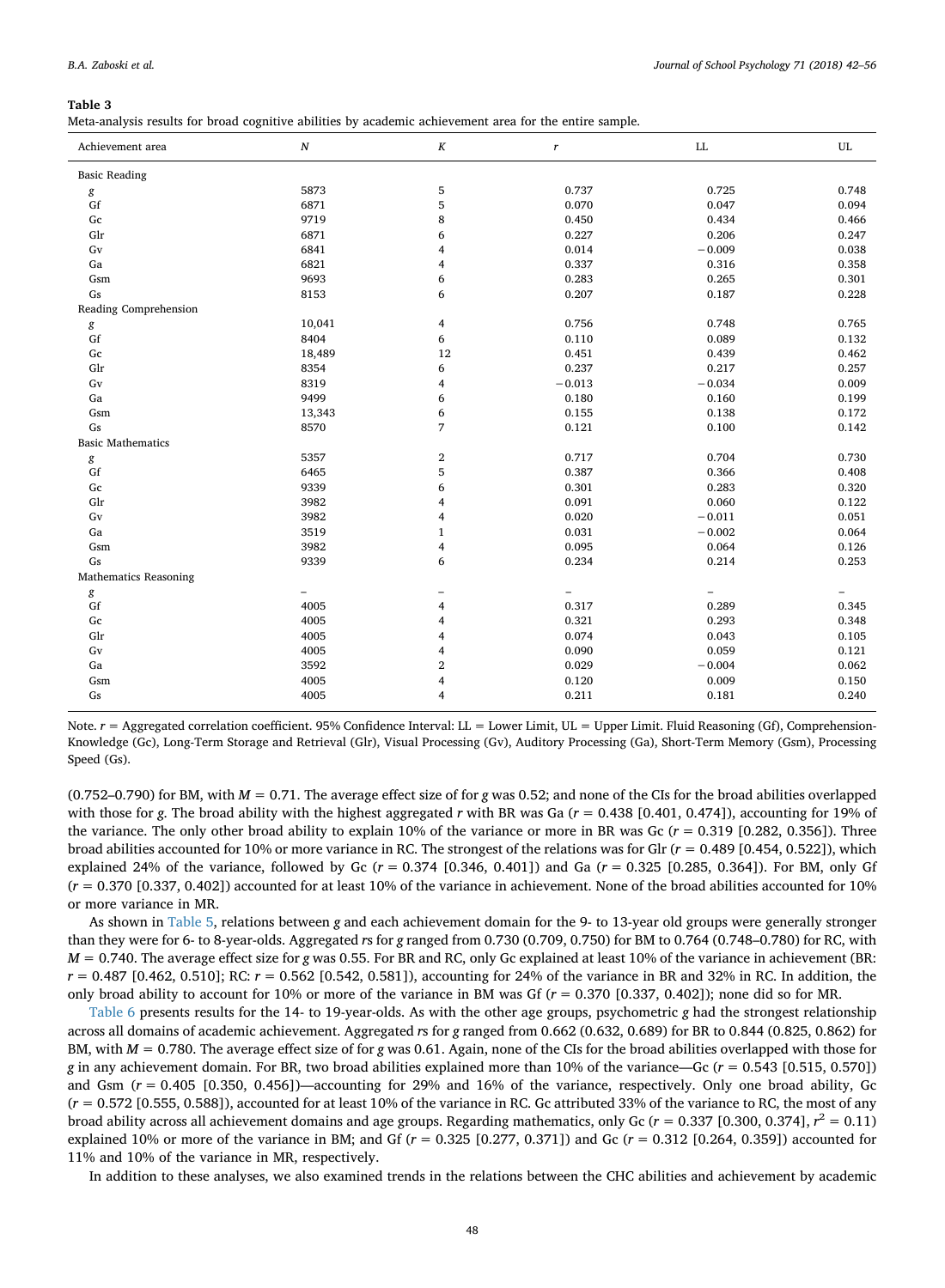<span id="page-7-0"></span>

|  | Meta-analysis results of relations between CHC cognitive abilities and academic achievement for 6- to 8-year-olds. |  |  |
|--|--------------------------------------------------------------------------------------------------------------------|--|--|
|--|--------------------------------------------------------------------------------------------------------------------|--|--|

| Achievement area          | $\boldsymbol{N}$ | $\cal K$                 | $\boldsymbol{r}$         | ${\rm LL}$        | $_{\rm UL}$ |
|---------------------------|------------------|--------------------------|--------------------------|-------------------|-------------|
| <b>Basic Reading</b>      |                  |                          |                          |                   |             |
| g                         | 1922             | 4                        | 0.644                    | 0.617             | 0.670       |
| Gf                        | 1922             | $\overline{\mathbf{2}}$  | 0.107                    | 0.063             | 0.015       |
| Gc                        | 2245             | 3                        | 0.319                    | 0.282             | 0.356       |
| Glr                       | 1177             | $\overline{2}$           | 0.260                    | 0.206             | 0.313       |
| Gv                        | 1922             | $\overline{\mathbf{2}}$  | 0.001                    | $-0.043$          | 0.046       |
| Ga                        | 1922             | $\overline{\mathbf{c}}$  | 0.438                    | 0.401             | 0.474       |
| Gsm                       | 2245             | 3                        | 0.209                    | 0.169             | 0.248       |
| $\mathbf{G}\mathbf{s}$    | 2245             | 3                        | 0.306                    | 0.268             | 0.343       |
| Reading Comprehension     |                  |                          |                          |                   |             |
| g                         | 1951             | $\overline{\mathbf{2}}$  | 0.708                    | 0.685             | 0.729       |
| ${\mathbf G} {\mathbf f}$ | 1913             | $\boldsymbol{2}$         | 0.098                    | 0.053             | 0.142       |
| ${\bf G}{\bf c}$          | 3835             | 6                        | 0.374                    | 0.346             | 0.401       |
| Glr                       | 1913             | $\overline{\mathbf{2}}$  | 0.489                    | 0.454             | 0.522       |
| Gv                        | 1913             | $\overline{\mathbf{2}}$  | $-0.026$                 | $-0.070$          | 0.019       |
| Ga                        | 1968             | 3                        | 0.325                    | 0.285             | 0.364       |
| Gsm                       | 1913             | $\overline{\mathbf{2}}$  | 0.108                    | 0.063             | 0.152       |
| Gs                        | 1913             | $\overline{\mathbf{2}}$  | 0.220                    | 0.177             | 0.263       |
| <b>Basic Mathematics</b>  |                  |                          |                          |                   |             |
| g                         | 1824             | $\boldsymbol{2}$         | 0.772                    | 0.752             | 0.790       |
| Gf                        | 2678             | 3                        | 0.370                    | 0.337             | 0.402       |
| ${\bf G}{\bf c}$          | 1999             | $\overline{2}$           | 0.254                    | 0.213             | 0.295       |
| Glr                       | 854              | $\,1$                    | 0.037                    | $-0.030$          | 0.104       |
| Gv                        | 854              | $\mathbf 1$              | 0.003                    | $-0.064$          | 0.070       |
| Ga                        | 854              | $\mathbf 1$              | 0.107                    | 0.040             | 0.173       |
| Gsm                       | 854              | $\mathbf 1$              | 0.033                    | $-0.034$          | 0.100       |
| Gs                        | 2678             | 3                        | 0.275                    | 0.240             | 0.310       |
| Mathematics Reasoning     |                  |                          |                          |                   |             |
| g                         | -                | $\overline{\phantom{0}}$ | $\overline{\phantom{0}}$ | $\qquad \qquad -$ |             |
| ${\mathbf G} {\mathbf f}$ | 854              | $\mathbf 1$              | 0.257                    | 0.193             | 0.319       |
| ${\rm G}{\rm c}$          | 854              | $\mathbf{1}$             | 0.210                    | 0.145             | 0.223       |
| Glr                       | 854              | $\mathbf{1}$             | 0.047                    | $-0.020$          | 0.114       |
| Gv                        | 854              | $\mathbf{1}$             | 0.073                    | $-0.006$          | 0.139       |
| Ga                        | 854              | $\mathbf{1}$             | 0.050                    | $-0.017$          | 0.117       |
| Gsm                       | 854              | $\mathbf 1$              | 0.063                    | $-0.004$          | 0.129       |
| $\rm{Gs}$                 | 2678             | $\mathbf{1}$             | 0.250                    | 0.186             | 0.312       |

Note.  $r =$  Aggregated correlation coefficient. 95% Confidence Interval: LL = Lower Limit, UL = Upper Limit. Fluid Reasoning (Gf), Comprehension-Knowledge (Gc), Long-Term Storage and Retrieval (Glr), Visual Processing (Gv), Auditory Processing (Ga), Short-Term Memory (Gsm), Processing Speed (Gs).

domain and age. Here, we discuss only those age-related differences for cognitive abilities that explained at least 10% of the variance in one or more achievement domains for at least one age group. Results of these analyses revealed monotonically increasing trends in the aggregated *r*s across age groups for psychometric *g* and BR and RC. For BR, the *r*s increased from 0.644 (0.617, 0.670) for the 6–8 years age group, to 0.734 [0.715, 0.752] for the 9–13 years age group, and to 0.844 (0.825, 0.862) for the 14–19 years age group. For RC, *r*s increased from 0.708 (0.685, 0.729) for the 6–8 years age group, to 0.764 (0.748, 0.780) for the 9–13 years age group, and to 0.820 (0.807, 0.833) for the 14–19 years age group. The only other monotonically increasing trend in *r* across age groups was for Gc and BR, where *r*s increased from 0.319 (0.282, 0.356) for the 6–8 years age group, to 0.487 (0.462, 0.510) for the 9–13 years age group, and to 0.543 (0.515, 0.570) for the 14–19 years age group. One monotonically decreasing trend was observed for *g* and BM. In this case, the *r*s decreased from 0.772 (0.752, 0.790) for the 6–8 years age group, to 0.730 (0.709, 0.750) for the 9–13 years age group, and to 0.622 (0.632, 0.689) for the 14–19 years age group.

In addition to these results, several differences in ability-achievement relations were noted between adjacent age groups. For Gsm and BR, the CI for the aggregated *r* for the 14–19 years age group (0.405 [0.350, 0.456]) did not overlap with those for the 6–8 years (0.209 [0.169, 0.248]) and 9–13 years (0.268 [0.238, 0.297]) age groups. Only one other increase in *r* was observed between one age group and the next. This was for Gc and BM. Here, the CI for *r* for the 14–19 years age group (0.337 [0.300, 0.374]) did not overlap with those for the 6–8 years (0.254 [0.213, 0.295]) and 9–13 years (0.262 [0.230, 0.294]) age groups. Decreases in *r*s were also observed for several broad abilities across age groups. For Glr and RC, the CI for the 6–8 years age group (0.489, [0.454, 0.522]) did not overlap with that of 9–13 years age group (0.162, [0.128, 0.195]), and the CI for the 9–13 age group did not contain the point estimate for the 14–19 years age group (0.098, [0.062, 0.133]). A similar pattern was observed for the *r*s between Ga and RC and between Gf and MR. For Ga and RC, the *r*s decreased from 0.325 (0.285, 0.364) for the 6–8 years age group to 0.095 (0.060, 0.129) for the 9–13 years age group and 0.059 (0.023, 0.095) for the 14–19 years age group. For Gf and MR, the *r* for the 6–8 years group (0.370, [0.337, 0.402]) was not contained within the 9–13 years (0.337, [0.306, 0.367]) or the 14–19 years (0.110, [0.062, 0.158]) age groups.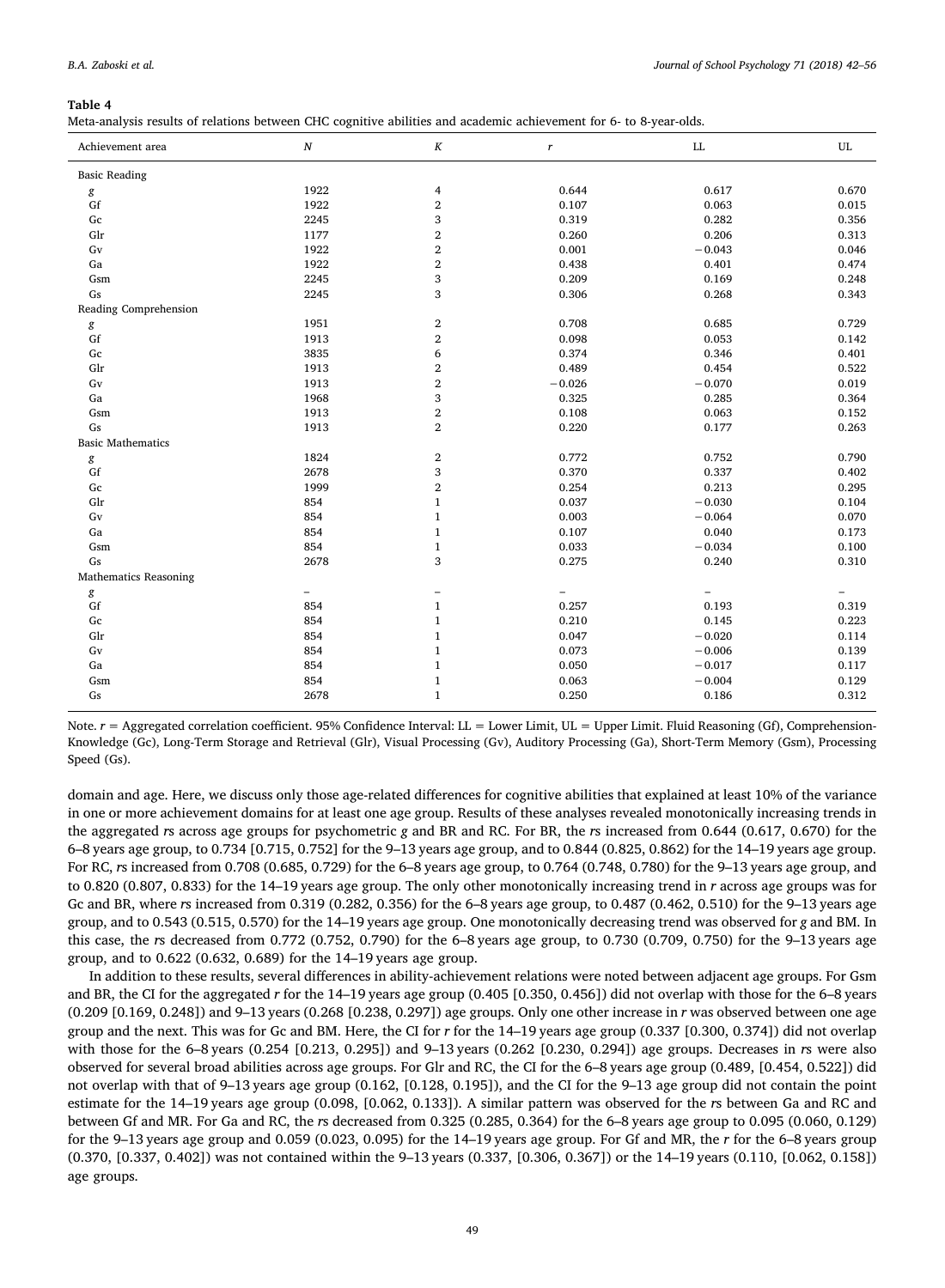<span id="page-8-0"></span>

|  |  | Meta-analysis results of relations between CHC cognitive abilities and academic achievement for 9- to 13-year-olds. |
|--|--|---------------------------------------------------------------------------------------------------------------------|
|--|--|---------------------------------------------------------------------------------------------------------------------|

| Achievement area          | $\boldsymbol{N}$ | $\cal K$                | $\boldsymbol{r}$         | ${\rm LL}$               | UL.      |
|---------------------------|------------------|-------------------------|--------------------------|--------------------------|----------|
| <b>Basic Reading</b>      |                  |                         |                          |                          |          |
| g                         | 2455             | 5                       | 0.734                    | 0.715                    | 0.752    |
| ${\mathbf G} {\mathbf f}$ | 3246             | 3                       | 0.045                    | 0.011                    | 0.080    |
| ${\rm G}{\rm c}$          | 3794             | 4                       | 0.487                    | 0.462                    | 0.510    |
| Glr                       | 3246             | 3                       | 0.210                    | 0.177                    | 0.242    |
| $\mathbf{G}\mathbf{v}$    | 3216             | $\boldsymbol{2}$        | $-0.040$                 | $-0.075$                 | $-0.006$ |
| Ga                        | 3246             | 3                       | 0.216                    | 0.183                    | 0.248    |
| Gsm                       | 3764             | 3                       | 0.268                    | 0.238                    | 0.297    |
| Gs                        | 3246             | 3                       | 0.154                    | 0.120                    | 0.187    |
| Reading Comprehension     |                  |                         |                          |                          |          |
| g                         | 2552             | 2                       | 0.764                    | 0.748                    | 0.780    |
| Gf                        | 3246             | 3                       | 0.129                    | 0.095                    | 0.163    |
| ${\rm G}{\rm c}$          | 4679             | 7                       | 0.562                    | 0.542                    | 0.581    |
| Glr                       | 3246             | 3                       | 0.162                    | 0.128                    | 0.195    |
| Gv                        | 3216             | $\overline{\mathbf{2}}$ | $-0.052$                 | $-0.086$                 | $-0.018$ |
| Ga                        | 3246             | 3                       | 0.095                    | 0.060                    | 0.129    |
| Gsm                       | 3216             | $\boldsymbol{2}$        | 0.085                    | 0.051                    | 0.120    |
| Gs                        | 3412             | 4                       | 0.110                    | 0.076                    | 0.143    |
| <b>Basic Mathematics</b>  |                  |                         |                          |                          |          |
| g                         | 2019             | $\overline{2}$          | 0.730                    | 0.709                    | 0.750    |
| Gf                        | 3306             | 3                       | 0.337                    | 0.306                    | 0.367    |
| Gc                        | 3306             | 3                       | 0.262                    | 0.230                    | 0.294    |
| Glr                       | 1995             | $\mathbf{1}$            | 0.120                    | 0.077                    | 0.163    |
| Gv                        | 1287             | $\mathbf{1}$            | $-0.082$                 | $-0.136$                 | $-0.028$ |
| Ga                        | 1287             | $\mathbf{1}$            | 0.020                    | $-0.035$                 | 0.075    |
| Gsm                       | 1287             | $\mathbf{1}$            | 0.076                    | 0.021                    | 0.130    |
| Gs                        | 3306             | 3                       | 0.155                    | 0.121                    | 0.188    |
| Mathematics Reasoning     |                  |                         |                          |                          |          |
| g                         | -                | L                       | $\overline{\phantom{0}}$ | $\overline{\phantom{0}}$ |          |
| Gf                        | 856              | 1                       | 0.257                    | 0.193                    | 0.319    |
| Gc                        | 856              | $\mathbf{1}$            | 0.210                    | 0.145                    | 0.273    |
| Glr                       | 856              | $\mathbf{1}$            | 0.047                    | $-0.020$                 | 0.114    |
| $\rm\,Gv$                 | 856              | $\mathbf{1}$            | 0.073                    | 0.006                    | 0.139    |
| Ga                        | 856              | $\mathbf{1}$            | 0.050                    | $-0.017$                 | 0.117    |
| Gsm                       | 856              | $\mathbf{1}$            | 0.063                    | $-0.004$                 | 0.130    |
| $\mathbf{G}\mathbf{s}$    | 856              | $\mathbf{1}$            | 0.250                    | 0.186                    | 0.312    |

Note.  $r =$  Aggregated correlation coefficient. 95% Confidence Interval: LL = Lower Limit, UL = Upper Limit. Fluid Reasoning (Gf), Comprehension-Knowledge (Gc), Long-Term Storage and Retrieval (Glr), Visual Processing (Gv), Auditory Processing (Ga), Short-Term Memory (Gsm), Processing Speed (Gs).

# **4. Discussion**

Today, the primary focus of intelligence test interpretation is widely recommended to be on normative strengths and weaknesses in an individual's index scores (e.g., [Flanagan & Alfonso, 2017](#page-13-9)), which are seen to measure broad cognitive abilities at Stratum II in CHC theory (e.g., [Schneider & McGrew, 2012\)](#page-14-8). Decisions about which abilities should be assessed for the diagnosis of academic learning difficulties are based on literature reviews by [Flanagan et al. \(2006\)](#page-13-14) and by [McGrew and Wendling \(2010\)](#page-13-15). Both of these research syntheses, however, were traditional narrative reviews, which have been soundly criticized over the past two decades (for a review, see [Gurevitch, Koricheva, Nakagawa, & Stewart, 2018](#page-13-34)). In addition, neither of these reviews attempted to estimate of the size of the relations between CHC cognitive abilities and academic achievement. The purpose of this study, therefore, was to conduct a meta-analysis to determine the magnitude of these relations across age.

Results of our analyses show that psychometric *g* and one or more broad cognitive abilities are substantially related to each area of academic achievement. For the overall sample, *g* had by far the strongest relations across all domains of academic achievement. On average, *g* explained more than 50% of the variance in achievement, which was more than all of the broad cognitive abilities taken as a whole. In addition, the pattern of its relations with achievement is consistent with what is known about psychometric *g*. Because *g* is related to the complexity of information processing (see [Jensen, 1998\)](#page-13-7), educational outcomes that involve perceiving abstract or conceptual relationships are predicted best by it, such as those required by RC and MR. In contrast, outcomes that primarily involve rote learning or associative memory (e.g., BR and BM) are predicted less well by *g*.

[Cohen \(1988\)](#page-12-14) asserted that  $|\mathbf{r}_s| = 0.10$ , 0.30, and 0.50 can be classified as "small," "medium," and "large," respectively. According to these benchmarks, the relations between psychometric *g* and academic achievement can be described as large. Although the vast majority of relations between the broad abilities and achievement had CIs that did not contain zero, their effect sizes were generally small. For the total sample, only one or two broad abilities had what can be classified as medium effects per achievement domain. Moreover, Gc was the only broad ability that had a medium effect across all four domains. The largest effect sizes for the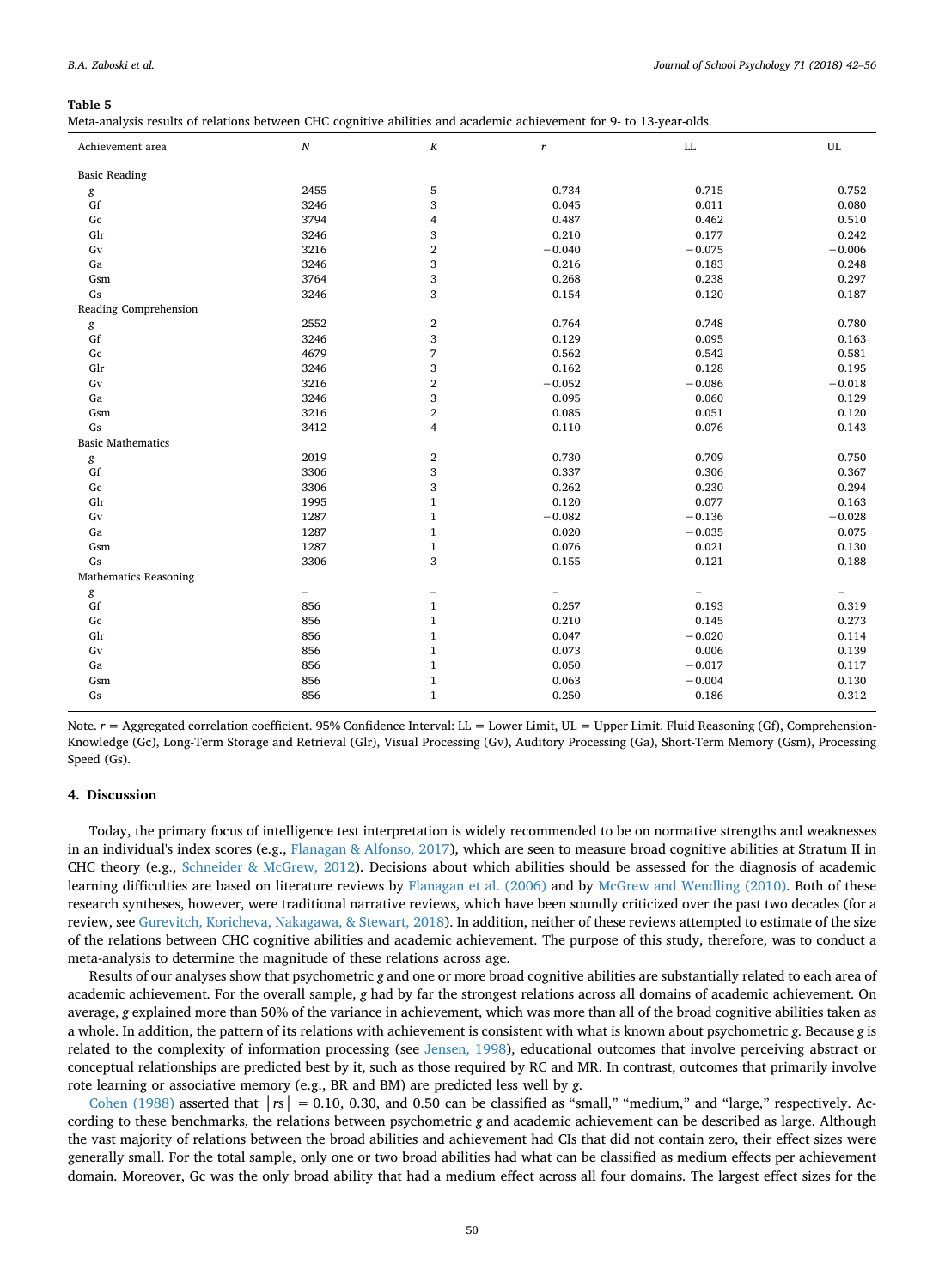<span id="page-9-0"></span>

| Meta-analysis results of relations between CHC cognitive abilities and academic achievement for 14- to 19-year-olds. |  |  |  |
|----------------------------------------------------------------------------------------------------------------------|--|--|--|
|----------------------------------------------------------------------------------------------------------------------|--|--|--|

| Achievement area         | $\boldsymbol{N}$ | $\cal K$                 | $\boldsymbol{r}$         | ${\rm LL}$ | UL.      |
|--------------------------|------------------|--------------------------|--------------------------|------------|----------|
| <b>Basic Reading</b>     |                  |                          |                          |            |          |
| g                        | 946              | 2                        | 0.844                    | 0.825      | 0.862    |
| Gf                       | 1585             | $\mathbf{1}$             | 0.047                    | $-0.002$   | 0.096    |
| Gc                       | 2546             | 4                        | 0.543                    | 0.515      | 0.570    |
| Glr                      | 1585             | $\mathbf{1}$             | 0.095                    | 0.046      | 0.144    |
| Gv                       | 1585             | $\mathbf{1}$             | 0.121                    | 0.072      | 0.169    |
| Ga                       | 2961             | $\overline{2}$           | 0.059                    | 0.023      | 0.095    |
| Gsm                      | 961              | 3                        | 0.405                    | 0.350      | 0.456    |
| Gs                       | 1585             | $\mathbf{1}$             | 0.063                    | 0.014      | 0.112    |
| Reading Comprehension    |                  |                          |                          |            |          |
| g                        | 2582             | $\boldsymbol{2}$         | 0.820                    | 0.807      | 0.833    |
| Gf                       | 2961             | $\boldsymbol{2}$         | 0.101                    | 0.066      | 0.137    |
| ${\rm G}{\rm c}$         | 3750             | 5                        | 0.572                    | 0.555      | 0.588    |
| Glr                      | 2961             | $\overline{\mathbf{2}}$  | 0.098                    | 0.062      | 0.133    |
| Gv                       | 2961             | $\boldsymbol{2}$         | 0.032                    | $-0.005$   | 0.068    |
| Ga                       | 2961             | $\overline{2}$           | 0.059                    | 0.023      | 0.095    |
| Gsm                      | 2961             | $\boldsymbol{2}$         | 0.116                    | 0.090      | 0.142    |
| Gs                       | 2961             | $\overline{2}$           | 0.027                    | $-0.009$   | 0.063    |
| <b>Basic Mathematics</b> |                  |                          |                          |            |          |
| g                        | 1514             | $\boldsymbol{2}$         | 0.662                    | 0.632      | 0.689    |
| Gf                       | 2185             | $\boldsymbol{2}$         | 0.110                    | 0.062      | 0.158    |
| ${\rm G}{\rm c}$         | 2892             | 3                        | 0.337                    | 0.300      | 0.374    |
| Glr                      | 1378             | $\mathbf{1}$             | 0.108                    | 0.056      | 0.160    |
| Gv                       | 1378             | $\mathbf{1}$             | $-0.060$                 | $-0.113$   | $-0.007$ |
| Ga                       | 1378             | $\mathbf{1}$             | $-0.035$                 | $-0.088$   | 0.018    |
| Gsm                      | 1378             | $\mathbf{1}$             | 0.040                    | $-0.013$   | 0.093    |
| Gs                       | 2085             | $\overline{2}$           | 0.236                    | 0.195      | 0.277    |
| Mathematics Reasoning    |                  |                          |                          |            |          |
| g                        | -                | $\overline{\phantom{0}}$ | $\overline{\phantom{0}}$ | -          |          |
| Gf                       | 1378             | 1                        | 0.325                    | 0.277      | 0.371    |
| Gc                       | 1378             | $\mathbf{1}$             | 0.312                    | 0.264      | 0.359    |
| Glr                      | 1378             | $\mathbf{1}$             | 0.040                    | $-0.013$   | 0.093    |
| Gv                       | 1378             | $\mathbf{1}$             | $-0.002$                 | $-0.055$   | 0.051    |
| Ga                       | 1378             | $\mathbf{1}$             | $-0.002$                 | $-0.055$   | 0.051    |
| Gsm                      | 1378             | $\mathbf{1}$             | 0.020                    | $-0.033$   | 0.073    |
| Gs                       | 1378             | $\mathbf{1}$             | 0.180                    | 0.128      | 0.231    |

Note.  $r =$  Aggregated correlation coefficient. 95% Confidence Interval: LL = Lower Limit, UL = Upper Limit. Fluid Reasoning (Gf), Comprehension-Knowledge (Gc), Long-Term Storage and Retrieval (Glr), Visual Processing (Gv), Auditory Processing (Ga), Short-Term Memory (Gsm), Processing Speed (Gs).

broad abilities were between Gc and BR and RC. In both cases, Gc accounted for 20% of the variance. In addition, Gf had a medium effect on BM and MR; and Ga had a medium effect on BR. All of the other CHC cognitive abilities had either a small effect across achievement domains or none at all. Results for the total sample, therefore, are consistent with prior research showing that the predictive validity of intelligence tests in educational settings is primarily a function of *g* (e.g., [Jensen, 1998](#page-13-7)).

Within each of the three age groups, psychometric *g* had a similarly strong effect across all domains of academic achievement. All of the effects sizes for *g* were large and none of the CIs for *g* and the broad abilities overlapped. With regard to the effects of the broad abilities, only Gc had effect sizes that can be described as large and these were only observed with BR and RC for the older age groups. For the 6–8 years old group, Ga, Gc, and Gs had medium effects for BR. For RC, Glr had a medium effect in addition to Gc. The only broad ability to have a medium effect for BM within this age group was Gf; and none had at least a medium effect on MR. For the 9–13 years old group, Gc had a medium effect on BR and a large effect on RC; and Gf had a medium effect for BM. Similar results were observed for the 14–19 years old group. Gc had a large effect for BR and RC and a medium effect for BM and MR; and Gf also had a medium effect for MR. Although the CIs for the other broad abilities tended not contain zero across achievement domains, with few exceptions, their effects were generally small.

We also examined trends in the relations between the general and broad abilities and academic achievement across age. Results of these analyses revealed monotonically increasing trends across age groups for *g* and BR and RC. This trend is likely related to the socalled "Matthew effect" in reading (e.g., [Stanovich, 1986\)](#page-14-20), which stems from individual differences in the acquisition of literacy skills. Over time, individuals with higher general ability tend to have a cumulative advantage over those with lower ability, because they benefit more from new educational experiences. As [Walberg, Strykowski, Roval, and Hung \(1984\)](#page-14-21) stated:

Those who did well at the start may have been more often, or more intensively, rewarded for their early accomplishments; early intellectual and motivational capital may grow for longer periods and at greater rates; and large funds and continuing high growth rates of information and motivation may be more intensely rewarded. (p. 92)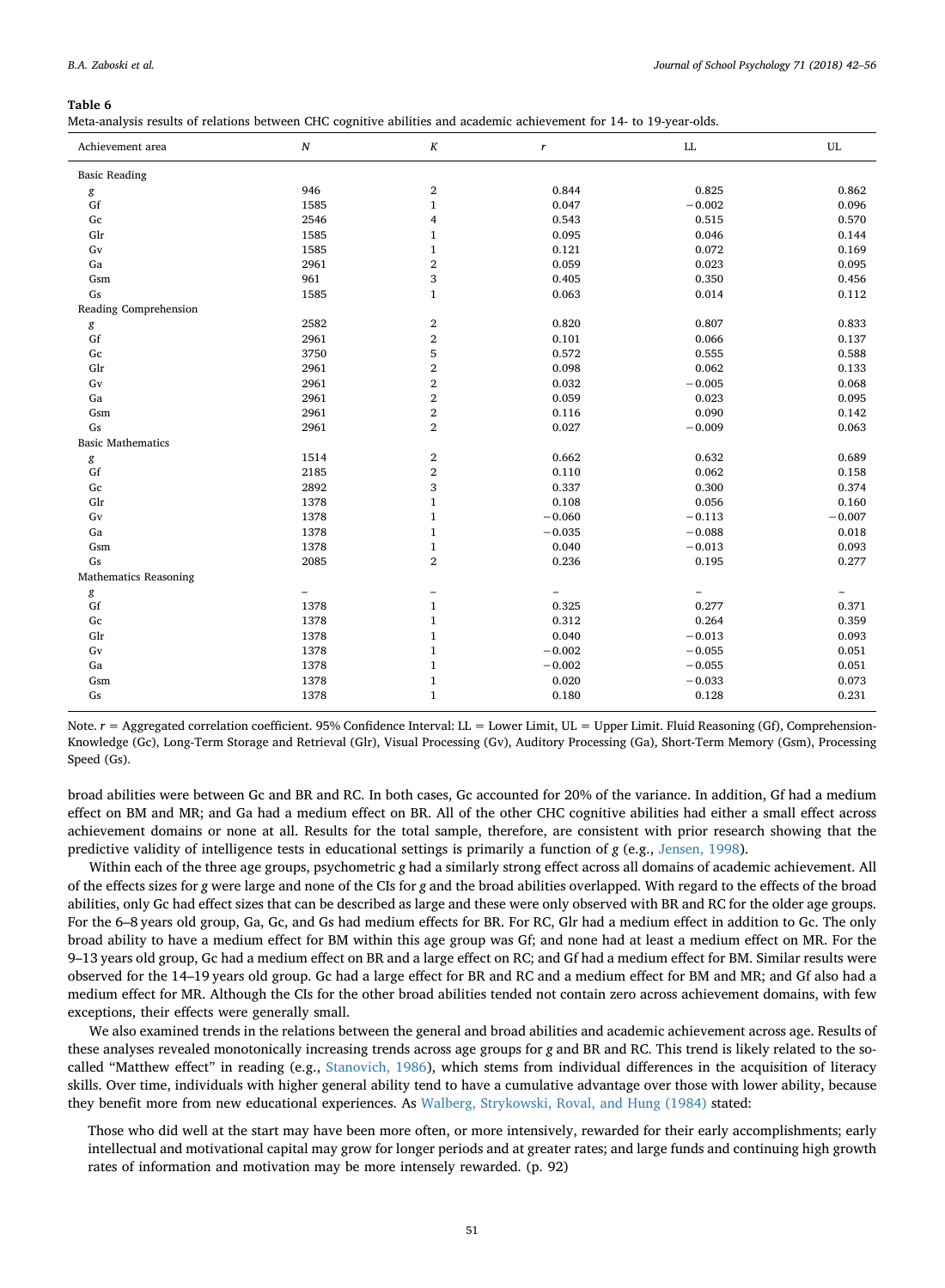The Matthew effect may also explain the monotonically increasing trend observed for Gc and BR. In addition to these results, one monotonically decreasing trend was observed between *g* and BM. While this may imply the decreasing importance of *g* in basic mathematics, perhaps due to increased restriction of range in the automatization of calculation skills over time, it is important to note that the *r* between *g* and BM for the 9–14 years group was still twice the size of the largest *r* for all the broad abilities.

In addition to these monotonically increasing and decreasing trends, differences between some, but not all, age groups were also observed. These included both decreases and increases in broad ability-achievement relations. For example, the *r*s between Glr and RC and between Ga and RC deceased from the 6–8 years group to the older two age groups; and the *r* between MR and Gf was substantially smaller for the 9–14 years group than those for the two younger age groups. Such patterns of decreasing relations across age suggest that these cognitive abilities are more essential during the early stages of learning and become less so after mastery of basic skills. The opposite may be the case for those relations that increased at older ages.

It is important to note that the research included in our meta-analysis on the relations between CHC cognitive abilities and academic achievement did not examine incremental predictive validity and consequently did not report semi-partial *r*s. Nevertheless, several studies have been conducted on the incremental validity of different intelligence tests in the prediction of academic achievement (e.g., [Canivez, 2013](#page-12-23); [Freberg, Vandiver, Watkins, & Canivez, 2008;](#page-13-35) [Glutting et al., 2006](#page-13-3); [Kranzler, Benson, & Floyd,](#page-13-36) [2015\)](#page-13-36). For example, [Canivez \(2013\)](#page-12-23) found that composite scores on the Wechsler Adult Intelligence Scale-Fourth Edition (WAIS-IV; [Wechsler, 2008\)](#page-14-22) rarely accounted for more than 2% of the variance in academic achievement beyond that explained by the overall score and often less than 1%. [Kranzler et al. \(2015\),](#page-13-36) in contrast, used orthogonal factor scores derived from a bifactor model to examine the predictiveness of latent constructs measured by the WAIS-IV. They found that, in addition to the ubiquitous effect of *g*, Gc was the only ability to explain more than 15% of the variance and only for achievement in reading, spelling, and oral communication skills. Results of their study, therefore, which are consistent with our meta-analysis results, indicate that only *g* and Gc are importantly related to academic achievement, and for Gc only in some areas of achievement.

### *4.1. Comparison with [McGrew and Wendling \(2010\)](#page-13-15)*

Before comparing the results of our meta-analysis to [McGrew and Wendling's \(2010\)](#page-13-15) narrative research synthesis, it is important to note that we included 12 studies that were not available to them, because they were published after their review. Thus, some differences are to be expected based on our analyses of a somewhat different set of studies. That said, McGrew and Wendling identified "important" relations between CHC abilities and academic achievement based on the percentage of studies reporting statistically significant results and not in terms of effect size. This may have misleading results because most of the studies they reviewed used large standardization samples, whereas we estimated the actual magnitude of those effects.

Results of our meta-analysis of CHC ability-achievement relations both refute some of their conclusions and support others. First and foremost, our findings do not support de-emphasis of the interpretation of the overall score on intelligence tests, which measures psychometric *g* (e.g., [Farmer, Floyd, Reynolds, & Kranzler, 2014](#page-12-24)). Across all academic domains and for all age groups, *g* had by far the strongest relations, with large effect sizes. The variance explained by *g* was typically more than that accounted for by all the broad abilities combined. Only Gc had a medium to large effect for each achievement domain, with its largest effects for reading with older students. For the other broad abilities, with few exceptions, effect sizes tended to be small and explained less than 10% of the variance in achievement.

In addition, results of our meta-analysis provide mixed support for the Ability by Achievement by Age three-way interaction effects identified by [McGrew and Wendling \(2010\).](#page-13-15) [Table 7](#page-10-0) displays the broad cognitive abilities with at least medium effects on academic achievement by age group according to our results. As can be seen here, our findings support the "importance" of Gc across all achievement domains, but not all age levels. Gf is also importantly related to mathematics, but its relations vary by domain and age group. In addition, our results support the importance of the relation between Gsm and BR for the 9- to 14-year-old age group, but not for younger children. The relations between Glr and reading also differ from McGrew and Wending. We did not find Glr to be importantly related to BR for 6- to 8-year-olds, but it appears to be so for RC. Last, we found that Ga is importantly related to BR. In

| Achievement area            | Age group |            |               |
|-----------------------------|-----------|------------|---------------|
|                             | 6-8 years | 9-13 years | $14-19$ years |
| <b>Basic Reading Skills</b> | Gc        | Gc         | Gc            |
|                             | Ga        |            | Gsm           |
|                             | Gs        |            |               |
| Reading Comprehension       | Gc        | Gc         | Gc            |
|                             | Ga        |            |               |
|                             | Glr       |            |               |
| Basic Math Skills           | Gf        | Gf         | Gc            |
| Math Reasoning              |           |            | Gc            |
|                             |           |            | Gf            |

<span id="page-10-0"></span>**Table 7**

Broad cognitive abilities in the Cattell-Horn-Carroll theory with medium to large effects on academic achievement by age group.

Note. Comprehension-Knowledge (Gc), Fluid Reasoning (Gf), Short-Term Memory (Gsm), Long-Term Storage and Retrieval (Glr), Processing Speed (Gs), and Auditory Processing (Ga).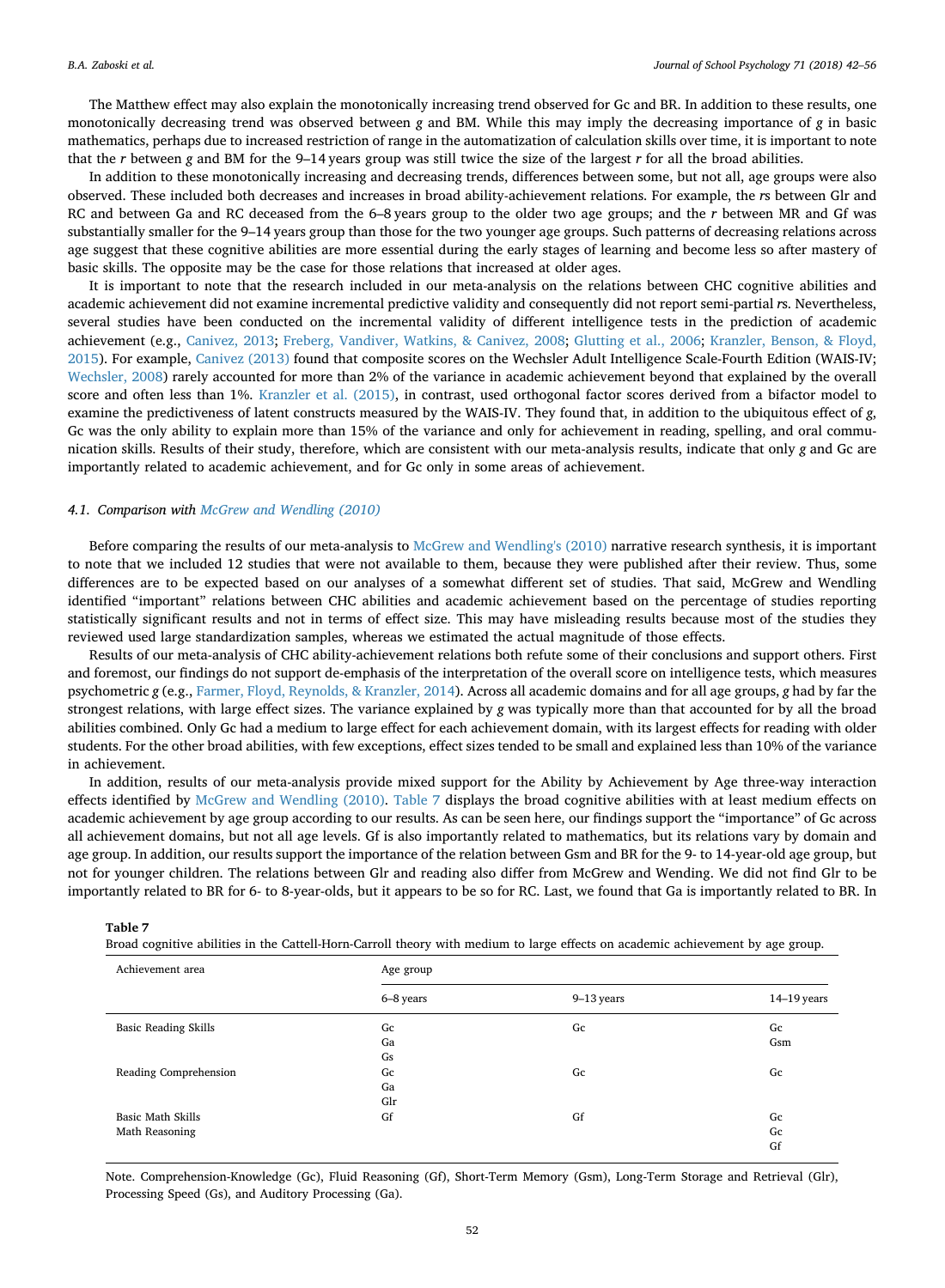sum, results of our meta-analysis provide only partial support for the three-way interactions identified by McGrew and Wendling.

#### *4.2. Limitations*

Results of our meta-analyses of the relations between the broad cognitive abilities of CHC theory and academic achievement are susceptible to specification error. As [McGrew and Wendling \(2010\)](#page-13-15) stated,

*specification error*, sometimes called omitted-variable bias [\(Keith, 2006\)](#page-13-37), occurs when potentially important variables in predictive or explanatory research are not included in a study's research design. Specification error can lead to biased estimates of the effects (i.e., relative importance) of individual predictor variables on the DV of interest. (p. 653, emphasis in the original)

Most of the studies included in our meta-analysis used correlation or regression to examine relations between academic achievement and composite scores on intelligence tests as measures of broad cognitive abilities. Many of these studies omitted measurement of psychometric *g*. Composite scores on intelligence tests are not "pure" measures of the broad ability constructs they are intended to measure. Rather, they reflect variance related to these constructs, but also variance related to psychometric *g*—to a rather large extent in most cases—specific abilities, and measurement error. Because of their factorial complexity, and the failure to control for *g* in these studies, our estimates of the relations between broad abilities and academic achievement are likely somewhat inflated. Further research on the relations between CHC broad cognitive abilities and academic achievement after *g* is accounted for is needed.

Another limitation of this study concerns the independence of the research included in our meta-analysis. Most of the investigations on CHC cognitive ability-achievement relations were conducted with the norming sample data from the WJ III NU [\(Woodcock et al., 2007\)](#page-14-13). In meta-analysis, it is best to combine the results of independent samples to estimate a pooled effect size. The generalizability of our meta-analysis results may be influenced by samples contributing more than one effect size to the model. Thus, due to widespread use of the WJ standardization data, results of our meta-analysis – as well as virtually all prior research on CHC ability-achievement relations – may lack generalizability to the CHC cognitive abilities assessed by other intelligence tests.

Research on the relations between CHC abilities and academic achievement assumes that the composite scores on intelligences are valid measures of the cognitive constructs that they are intended to assess. As [Messick \(1995\)](#page-13-38) stated, "the internal structure of the assessment (i.e., interrelations among the scored aspects of tasks and subtask performance) should be consistent with what is known about the internal structure of the domain" (p. 746). When the results of factor analysis indicate that the observed variables do not covary as predicted by the theoretical structure of the test, then those variables lack structural fidelity. Independent research by [Dombrowski \(2013\)](#page-12-25) on the internal structure of the WJ-III, which was used in the majority of studies on CHC ability-achievement relations, suggests that it is over-factored. In this study, he used higher-order exploratory factor analysis to examine the structural fidelity of the WJ-III with groups of children aged 9–13 and 14–19 years. Results these analyses indicated the presence of a robust second-order psychometric *g* factor, but only three first-order factors for the 9- to 13-year-olds (Gc, Gs, and Glr) and two for the 14- to 19-year-olds (Gs and Glr). Results of Dombrowski's study suggest that the composite scores of the WJ-III are not completely aligned with the test's underlying theoretical structure. [Dombrowski, McGill, and Canivez \(2018b\)](#page-12-26) obtained similar results for the Woodcock-Johnson Tests of Cognitive Ability-Fourth Edition (WJ IV; [Schrank, McGrew, & Mather, 2014\)](#page-14-23). Thus, given concerns surrounding the fidelity of its internal structure, results of research using the WJ to examine relations between broad cognitive abilities and academic achievement are questionable, at least for some abilities at Stratum II of CHC theory.

Last, we examined trends in the relations between cognitive abilities and academic achievement across age groups. To do so, we compared the aggregated *r*s and CIs for three age groups. Because we conducted a meta-analysis, our analyses were based on the data from prior research, most of which was based on norming samples from standardized tests of intelligence, particularly the WJ-III. Thus, the examination of age-related change in this study was cross-sectional, not longitudinal. Because cross-sectional research examines different groups of participants at one point in time, rather than the same participants over time, the trends in cognitive ability-academic achievement relations across age observed in this study may reflect to some degree differences between groups of participants sampled from the population. To the best of our knowledge, no longitudinal research has been conducted on the relations between CHC abilities and academic across age. Research using a longitudinal design is therefore needed to substantiate our metaanalysis results.

### *4.3. Implications for practice*

[McGrew and Wendling \(2010\)](#page-13-15) asked, "What CHC broad or narrow cognitive abilities hold promise either as early screening markers or collectively as pattern indicators of a potential SLD process disorder?" (p. 652). A marker test is used to identify the presence of something. For example, in medicine, blood tests are often conducted to look for certain proteins and circulating tumor cells that are indicative of cancer. If the blood test is positive, then the presence of a cancer tumor is highly likely. If CHC broad abilities are to be used as "markers," then those abilities should be closely related to academic achievement; and if those abilities are to be used as "pattern indicators," specific patterns of those abilities should be capable of reliably grouping children and adolescents with and without SLD.

Use of [Cohen's \(1988\)](#page-12-14) benchmarks for the interpretation of the effect size of correlations is controversial and their generalizability to applied practice is arguable. With regard to the use of CHC abilities as markers, it is important to note that [Cohen's \(1988\)](#page-12-14) benchmarks were intended for interpretation of effect sizes *in the social and behavioral sciences*. Further, as [Gignac and Szodorai](#page-13-39) [\(2016\)](#page-13-39) asserted, Cohen did not substantiate his benchmarks with a quantitative analysis of the data. Nevertheless, as our meta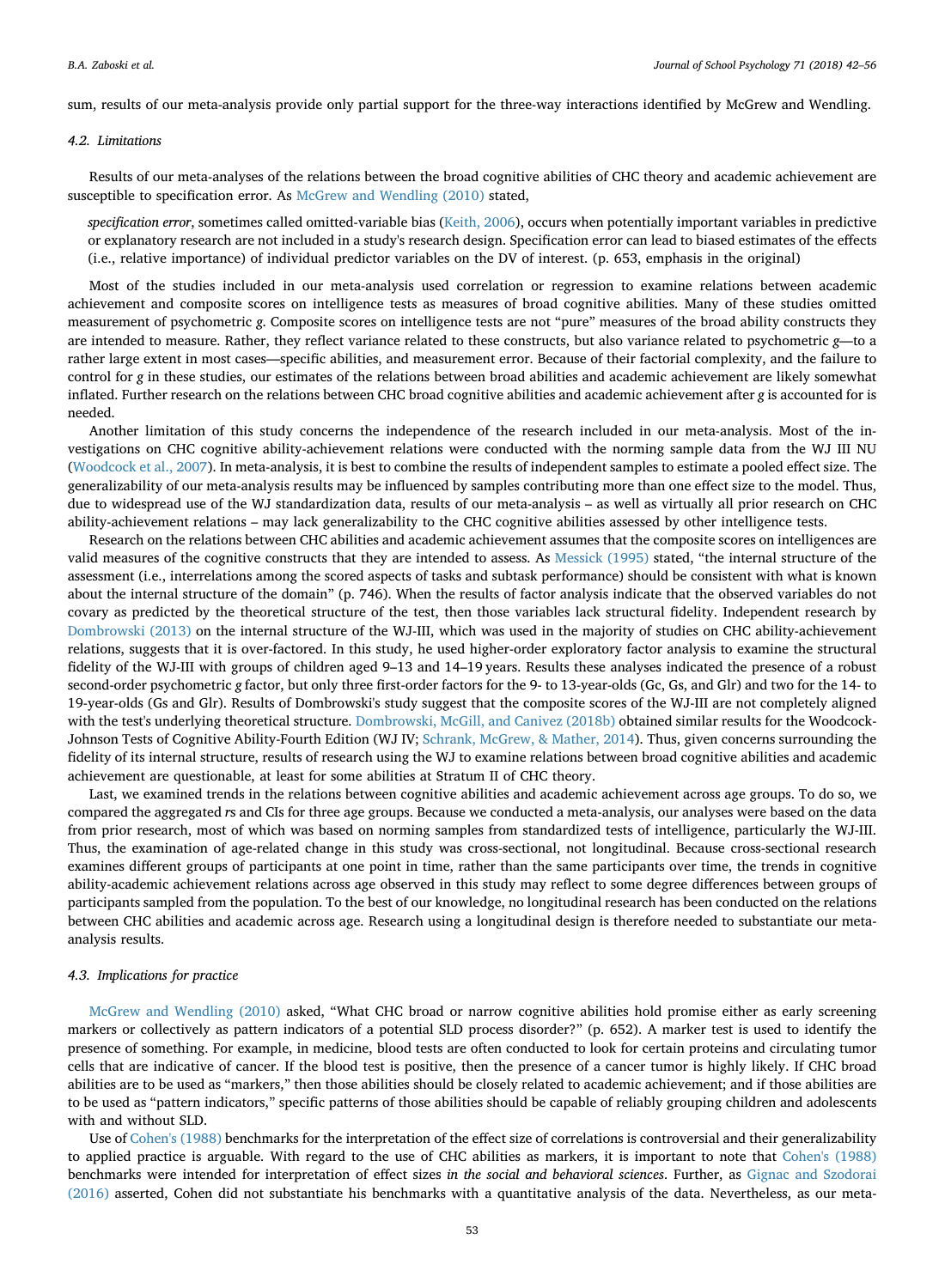analysis showed, almost all relations between the broad abilities and academic achievement were lower than 0.50, and often much lower. Given these small to moderate correlations for the broad abilities, interpretation of composite scores on intelligence tests as "markers" will result in many false negatives and positives. Regarding their interpretation as "pattern indicators," empirical research on the PSW methods of SLD identification has found that these methods do not reliably classify children and youth with and without SLD [\(Kranzler, Floyd, Benson, Zaboski, & Thibodaux, 2016a, 2016b;](#page-13-40) [Miciak, Fletcher, Stuebing, Vaughn, & Tolar, 2014;](#page-13-41) [Miciak,](#page-13-42) [Taylor, Stuebing, & Fletcher, 2018](#page-13-42); [Stuebing, Fletcher, Branum-Martin, & Francis, 2012;](#page-14-24) [Taylor, Miciak, Fletcher, & Francis, 2017](#page-14-25)). Results of the extant empirical research suggest that school psychologists using the PSW methods will spend a great deal of time conducting assessments that have a very low probability of accurately identifying true SLD (e.g., [Kranzler et al., 2016b\)](#page-13-43).

#### **5. Conclusion**

We advocate for constrained and evidence-based interpretation of intelligence tests. Although an improvement over the ipsative analysis of cognitive profiles, results of our meta-analysis do not support the widely recommended focus on index scores as the primary level of clinical interpretation. Instead, results of our analyses support the interpretation of the overall score on intelligence tests as a measure of psychometric *g* for diagnosing difficulties in academic achievement. Given the likelihood of specification error resulting from the failure to control for psychometric *g* in most prior research on CHC ability-academic achievement relations, at the current time the empirical research only supports the interpretation of index scores representing Gc when assessing learning difficulties in reading. Further research substantiating the adequacy and appropriateness of inferences and actions based on other intelligence test index scores is needed before other specific recommendations for practice can be made.

#### **Declaration of interest**

None.

#### **Reference[s1](#page-12-27)**

<span id="page-12-15"></span>[Anderson, D. R., Burnham, K. P., & Thompson, W. L. \(2000\). Null hypothesis testing: problems, prevalence, and an alternative.](http://refhub.elsevier.com/S0022-4405(18)30103-1/rf0005) *The Journal of Wildlife Management,* [912–923.](http://refhub.elsevier.com/S0022-4405(18)30103-1/rf0005)

<span id="page-12-16"></span>\*Armstrong, M. M. (2011). *[The relationship between intelligence, achievement, and psychological diagnosis: Applying the CHC theory to clinical diagnosis.](http://refhub.elsevier.com/S0022-4405(18)30103-1/rf0010)* ((Doctoral [dissertation\). Retrieved from ProQuest Dissertations & Theses Global\).](http://refhub.elsevier.com/S0022-4405(18)30103-1/rf0010)

<span id="page-12-18"></span><span id="page-12-17"></span>\*Bacal, E. (2010). *The Woodcock Johnson Three and math learning disabilities.* [\(\(Doctoral dissertation\). Retrieved from ProQuest Dissertations & Theses Global\).](http://refhub.elsevier.com/S0022-4405(18)30103-1/rf0015) [\\*Beaujean, A. A., Parkin, J., & Parker, S. \(2014\). Comparing Cattell-Horn-Carroll factor models: Differences between bifactor and higher order factor models in](http://refhub.elsevier.com/S0022-4405(18)30103-1/rf0020) [predicting language achievement.](http://refhub.elsevier.com/S0022-4405(18)30103-1/rf0020) *Psychological Assessment, 26*, 789–805.

<span id="page-12-9"></span>[Benson, N., Floyd, R. G., Kranzler, J. H., Eckert, T. L., & Fefer, S. \(2018, February\).](http://refhub.elsevier.com/S0022-4405(18)30103-1/rf0025) *Contemporary assessment practices in school psychology: National survey results. Paper [presented at the annual convention of the National Association of School Psychologists. Chicago, IL](http://refhub.elsevier.com/S0022-4405(18)30103-1/rf0025)*.

<span id="page-12-21"></span>[Borenstein, M., Hedges, L. V., Higgins, J. P. T., & Rothstein, H. R. \(2009\).](http://refhub.elsevier.com/S0022-4405(18)30103-1/rf0030) *Introduction to meta-analysis.* Chichester, England: Wiley.

<span id="page-12-2"></span>[Braden, J. P., & Shaw, S. R. \(2009\). Intervention validity of cognitive assessment: Knowns, unknowables, and unknowns.](http://refhub.elsevier.com/S0022-4405(18)30103-1/rf0035) *Assessment for Effective Intervention, 34*, [106–115.](http://refhub.elsevier.com/S0022-4405(18)30103-1/rf0035)

<span id="page-12-19"></span>\*Brine, A. (2013). *Linking cognitive and academic profiles to children with Asperger's disorder.* [\(\(Doctoral dissertation\). Retrieved from ProQuest Dissertations & Theses](http://refhub.elsevier.com/S0022-4405(18)30103-1/rf0040) [Global\).](http://refhub.elsevier.com/S0022-4405(18)30103-1/rf0040)

<span id="page-12-6"></span>Brody, N. (1992). *Intelligence* [\(2nd ed.\). San Diego, CA: Academic Press.](http://refhub.elsevier.com/S0022-4405(18)30103-1/rf0045)

<span id="page-12-3"></span>[Burns, M. K., Peterson-Brown, S., Haegele, K., Rodriguez, M., Schmitt, B., Cooper, M., ... VanDerHeyden, A. M. \(2016\). Meta-analysis of academic interventions derived](http://refhub.elsevier.com/S0022-4405(18)30103-1/rf0050) from neuropsychological data. *[School Psychology Quarterly, 31](http://refhub.elsevier.com/S0022-4405(18)30103-1/rf0050)*, 28–42.

<span id="page-12-23"></span>[Canivez, G. L. \(2013\). Incremental criterion validity of WAIS-IV factor index scores: Relationships with WIAT-II and WIAT-III subtest and composite scores.](http://refhub.elsevier.com/S0022-4405(18)30103-1/rf0055) *[Psychological Assessment, 25](http://refhub.elsevier.com/S0022-4405(18)30103-1/rf0055)*, 484–495.

<span id="page-12-11"></span>[Canivez, G. L., Watkins, M. W., & Dombrowski, S. C. \(2016\). Factor structure of the Wechsler Intelligence Scale for Children–Fifth Edition: Exploratory factor analyses](http://refhub.elsevier.com/S0022-4405(18)30103-1/rf2010) [with the 16 primary and secondary subtests.](http://refhub.elsevier.com/S0022-4405(18)30103-1/rf2010) *Psychological Assessment, 28*, 975–986.

[Canivez, G. L., Watkins, M. W., & Dombrowski, S. C. \(2017\). Structural validity of the Wechsler Intelligence Scale for Children–Fifth Edition: Confirmatory factor](http://refhub.elsevier.com/S0022-4405(18)30103-1/rf2015) [analyses with the 16 primary and secondary subtests.](http://refhub.elsevier.com/S0022-4405(18)30103-1/rf2015) *Psychological assessment, 29*, 458–472.

<span id="page-12-10"></span>Canivez, G. L., Dombrowski, S. C., & Watkins, M. W. (2018). Factor structure of the WISC-V in four standardization age groups: Exploratory and hierarchical factor [analyses with the 16 primary and secondary subtests.](http://refhub.elsevier.com/S0022-4405(18)30103-1/rf2005) *Psychology in the Schools, 55*, 741–769.

<span id="page-12-7"></span>Carroll, J. B. (1993). *[Human cognitive abilities: A survey of factor-analytic studies.](http://refhub.elsevier.com/S0022-4405(18)30103-1/rf0060)* (New York: Cambridge).

<span id="page-12-1"></span>[Cattell, R. B. \(1983\). The clinical use of difference scores: Some psychometric problems.](http://refhub.elsevier.com/S0022-4405(18)30103-1/rf0065) *Multivariate Experimental Clinical Research, 6*, 87–98.

<span id="page-12-8"></span>[Coan, R. W. \(1964\). Facts, factors, and artifacts: The quest for psychological meaning.](http://refhub.elsevier.com/S0022-4405(18)30103-1/rf0070) *Psychological Review, 71*, 123–140.

<span id="page-12-14"></span>Cohen, J. (1988). *[Statistical power analysis for the behavioral sciences](http://refhub.elsevier.com/S0022-4405(18)30103-1/rf0075)* (2nd ed.). Hillsdale, NJ: Lawrence Erlbaum.

<span id="page-12-13"></span>Cooper, H. (2010). *[Research synthesis and meta-analysis: A step-by-step approach.](http://refhub.elsevier.com/S0022-4405(18)30103-1/rf0080)* Thousand Oaks, CA: Sage.

<span id="page-12-0"></span>[Cronbach, L. J., & Gleser, G. C. \(1953\). Assessing similarity between profiles.](http://refhub.elsevier.com/S0022-4405(18)30103-1/rf0085) *The Psychological Bulletin, 50*, 456–473.

<span id="page-12-4"></span>Cronbach, L. J., & Snow, R. E. (1977). *[Aptitudes and instructional methods: A handbook for research on interactions.](http://refhub.elsevier.com/S0022-4405(18)30103-1/rf0090)* Oxford, England: Irvington.

<span id="page-12-22"></span>[Cumming, G., & Finch, S. \(2005\). Inference by eye: Confidence intervals and how to read pictures of data.](http://refhub.elsevier.com/S0022-4405(18)30103-1/rf0095) *American Psychologist, 60*, 170–180.

<span id="page-12-25"></span>[Dombrowski, S. C. \(2013\). Investigating the structure of the WJ-III Cognitive at school age.](http://refhub.elsevier.com/S0022-4405(18)30103-1/rf0100) *School Psychology Quarterly, 28*, 154–169.

<span id="page-12-12"></span>[Dombrowski, S. C., Canivez, G. L., & Watkins, M. W. \(2018a\). Factor structure of the 10 WISC-V primary subtests across four standardization age groups.](http://refhub.elsevier.com/S0022-4405(18)30103-1/rf0105) *Contemporary [School Psychology, 22](http://refhub.elsevier.com/S0022-4405(18)30103-1/rf0105)*, 90–104.

<span id="page-12-26"></span>[Dombrowski, S. C., McGill, R. J., & Canivez, G. L. \(2018b\). An alternative conceptualization of the theoretical structure of the Woodcock-Johnson IV Tests of Cognitive](http://refhub.elsevier.com/S0022-4405(18)30103-1/rf0110) [Abilities at school age: A confirmatory factor analytic investigation.](http://refhub.elsevier.com/S0022-4405(18)30103-1/rf0110) *Archives of Scientific Psychology, 6*, 1–13.

<span id="page-12-24"></span>[Farmer, R. L., Floyd, R. G., Reynolds, M. R., & Kranzler, J. H. \(2014\). IQs are very strong but imperfect indicators of psychometric g: Results from joint confirmatory](http://refhub.elsevier.com/S0022-4405(18)30103-1/rf0125)

<span id="page-12-20"></span><span id="page-12-5"></span>[Elliott, J. G., & Resing, W. C. \(2015\). Can intelligence testing inform educational intervention for children with reading disability?](http://refhub.elsevier.com/S0022-4405(18)30103-1/rf0115) *Journal of Intelligence, 3*, 137–157. [\\*Evans, J. J., Floyd, R. G., McGrew, K. S., & Leforgee, M. H. \(2002\). The relations between measures of Cattell-Horn-Carroll \(CHC\) cognitive abilities and reading](http://refhub.elsevier.com/S0022-4405(18)30103-1/rf0120) [achievement during childhood and adolescence.](http://refhub.elsevier.com/S0022-4405(18)30103-1/rf0120) *School Psychology Review, 31*, 246–262.

<span id="page-12-27"></span> $^{\rm 1}$   $^{\star}$  denotes studies included in the Meta-Analysis.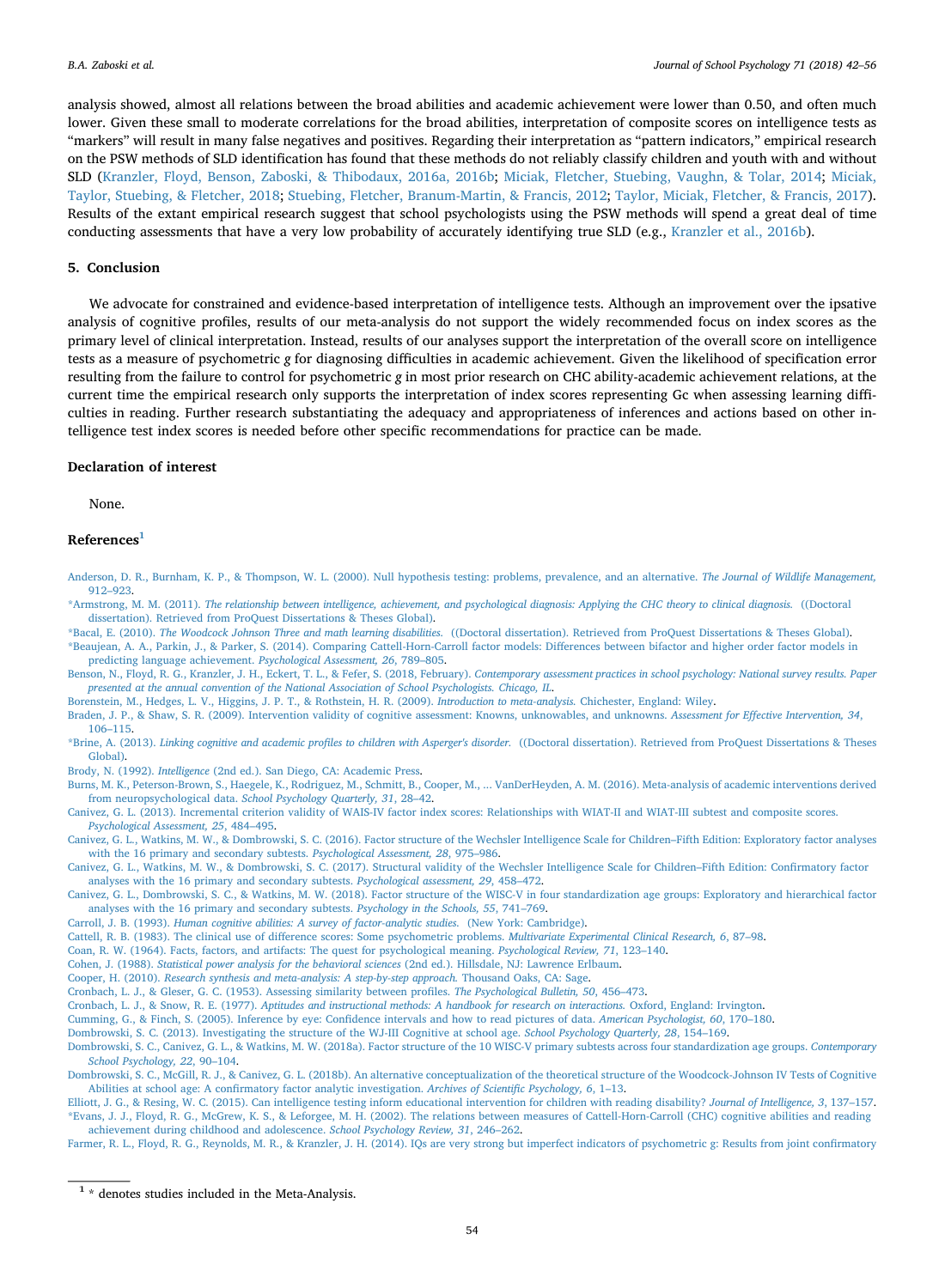factor analysis. *[Psychology in the Schools, 51](http://refhub.elsevier.com/S0022-4405(18)30103-1/rf0125)*, 801–813.

<span id="page-13-17"></span>[\\*Flanagan, D. P. \(2000\). Wechsler-based CHC cross-battery assessment and reading achievement: Strengthening the validity of interpretations drawn from Wechsler](http://refhub.elsevier.com/S0022-4405(18)30103-1/rf0130) test scores. *[School Psychology Quarterly, 15](http://refhub.elsevier.com/S0022-4405(18)30103-1/rf0130)*, 295–329.

<span id="page-13-9"></span>[Flanagan, D. P., & Alfonso, V. C. \(2017\).](http://refhub.elsevier.com/S0022-4405(18)30103-1/rf0135) *Essentials of WISC-V assessment.* Hoboken, NJ: Wiley.

<span id="page-13-11"></span>[Flanagan, D. P., & McGrew, K. S. \(1997\). A cross-battery approach to assessing and interpreting cognitive abilities: Narrowing the gap between practice and cognitive](http://refhub.elsevier.com/S0022-4405(18)30103-1/rf0140) [science. In D. P. Flanagan, J. L. Genshaft, P. L. Harrison, & L. Patti \(Eds.\).](http://refhub.elsevier.com/S0022-4405(18)30103-1/rf0140) *Contemporary intellectual assessment: Theories, tests, and issues* (pp. 314–325). New York, [NY: Guilford.](http://refhub.elsevier.com/S0022-4405(18)30103-1/rf0140)

<span id="page-13-12"></span>Flanagan, D. P., McGrew, K. S., & Ortiz, S. O. (2000). *[The Wechsler Intelligence Scales and Gf-Gc theory: A contemporary approach to interpretation.](http://refhub.elsevier.com/S0022-4405(18)30103-1/rf0145)* Needham Heights, MA: [Allyn & Bacon.](http://refhub.elsevier.com/S0022-4405(18)30103-1/rf0145)

<span id="page-13-14"></span>Flanagan, D. P., Ortiz, S. O., Alfonso, V. C., & Mascolo, J. (2006). *[The achievement test desk reference \(ATDR\): A guide to learning disability identification](http://refhub.elsevier.com/S0022-4405(18)30103-1/rf0150)* (2nd ed.). [Hoboken, NJ: Wiley](http://refhub.elsevier.com/S0022-4405(18)30103-1/rf0150).

<span id="page-13-8"></span>[Flanagan, D., Ortiz, S. O., & Alfonso, V. C. \(2013\).](http://refhub.elsevier.com/S0022-4405(18)30103-1/rf0155) *Essentials of cross-battery assessment* (3rd ed.). New York, NY: Wiley.

<span id="page-13-18"></span>[\\*Floyd, R. G., Bergeron, R., & Alfonso, V. C. \(2006\). Cattell-Horn-Carroll cognitive ability profiles of poor comprehenders.](http://refhub.elsevier.com/S0022-4405(18)30103-1/rf0160) *Reading and Writing, 19*, 427–456.

<span id="page-13-19"></span>[\\*Floyd, R. G., Keith, T. Z., Taub, G. E., & McGrew, K. S. \(2007\). Cattell-Horn-Carroll cognitive abilities and their effects on reading decoding skills: g has indirect](http://refhub.elsevier.com/S0022-4405(18)30103-1/rf0165) [effects, more specific abilities have direct effects.](http://refhub.elsevier.com/S0022-4405(18)30103-1/rf0165) *School Psychology Quarterly, 22*, 200–233.

- <span id="page-13-20"></span>[\\*Floyd, R., Meisinger, E., Gregg, N., & Keith, T. \(2012\). An explanation of reading comprehension across development using models from Cattell-Horn-Carroll theory:](http://refhub.elsevier.com/S0022-4405(18)30103-1/rf0170) [Support for integrative models of reading.](http://refhub.elsevier.com/S0022-4405(18)30103-1/rf0170) *Psychology in the Schools, 49*, 725–743.
- <span id="page-13-35"></span>[Freberg, M. E., Vandiver, B. J., Watkins, M. W., & Canivez, G. L. \(2008\). Significant factor score variability and the validity of the WISC-III Full Scale IQ in predicting](http://refhub.elsevier.com/S0022-4405(18)30103-1/rf0175) [later academic achievement.](http://refhub.elsevier.com/S0022-4405(18)30103-1/rf0175) *Applied Neuropsychology, 15*, 131–139.
- <span id="page-13-32"></span>Ganci, M. (2004). *[The diagnostic validity of a developmental neuropsychological assessment \(NEPSY\)-Wechsler Intelligence Scale for Children-Third Edition \(WISC-III\)-based](http://refhub.elsevier.com/S0022-4405(18)30103-1/rf0180) cross-battery assessment.* [\(\(Doctoral dissertation\). Retrieved from ProQuest Dissertations & Theses Global\).](http://refhub.elsevier.com/S0022-4405(18)30103-1/rf0180)

<span id="page-13-39"></span>[Gignac, G. E., & Szodorai, E. T. \(2016\). Effect size guidelines for individual differences researchers.](http://refhub.elsevier.com/S0022-4405(18)30103-1/rf0185) *Personality and Individual Differences, 102*, 74–78.

<span id="page-13-3"></span>[Glutting, J. J., Watkins, M. W., Konold, T. R., & McDermott, P. A. \(2006\). Distinctions without a difference: The utility of observed versus latent factors from the WISC-](http://refhub.elsevier.com/S0022-4405(18)30103-1/rf0190)[IV in estimating reading and math achievement on the WIAT-II.](http://refhub.elsevier.com/S0022-4405(18)30103-1/rf0190) *Journal of Special Education, 40*, 103–114.

<span id="page-13-34"></span>[Gurevitch, J., Koricheva, J., Nakagawa, S., & Stewart, G. \(2018\). Meta-analysis and the science of research synthesis.](http://refhub.elsevier.com/S0022-4405(18)30103-1/rf0195) *Nature, 555*, 175–182.

- <span id="page-13-21"></span>[\\*Hajovsky, D., Reynolds, M. R., Floyd, R. G., Turek, J. J., & Keith, T. Z. \(2014\). A multigroup investigation of latent cognitive abilities and reading achievement](http://refhub.elsevier.com/S0022-4405(18)30103-1/rf0200) relations. *[School Psychology Review, 43](http://refhub.elsevier.com/S0022-4405(18)30103-1/rf0200)*, 385–406.
- <span id="page-13-22"></span>[\\*Hale, J. B., Fiorello, C. A., Dumont, R., Willis, J. O., Rackley, C., & Elliott, C. \(2008\). Differential Ability Scales–Second Edition \(neuro\) psychological predictors of](http://refhub.elsevier.com/S0022-4405(18)30103-1/rf0205) [math performance for typical children and children with math disabilities.](http://refhub.elsevier.com/S0022-4405(18)30103-1/rf0205) *Psychology in the Schools, 45*, 838–858.
- <span id="page-13-6"></span>[Horn, J. L., & Noll, J. \(1997\). Human cognitive abilities: Gf-Gc theory. In D. P. Flanagan, J. L. Genshaft, & P. L. Harrison \(Eds.\).](http://refhub.elsevier.com/S0022-4405(18)30103-1/rf0210) *Contemporary intellectual assessment: Theories, tests, and issues* [\(pp. 53–91\). \(2nd ed.\). New York, NY: Guilford Press.](http://refhub.elsevier.com/S0022-4405(18)30103-1/rf0210)
- <span id="page-13-23"></span>\*Ismailer, S. S. (2014). *[Relationships between Cattell-Horn-Carroll \(CHC\) cognitive abilities and reading achievement within a sample of K–8 students with learning disabilities.](http://refhub.elsevier.com/S0022-4405(18)30103-1/rf0220)* [\(\(Doctoral dissertation\). Retrieved from ProQuest Dissertations & Theses Global\).](http://refhub.elsevier.com/S0022-4405(18)30103-1/rf0220)

<span id="page-13-7"></span>Jensen, A. R. (1998). *[The g factor: The science of mental ability. Westport, CT.](http://refhub.elsevier.com/S0022-4405(18)30103-1/rf0225)* Praeger.

- <span id="page-13-24"></span>\*Juarez, B. M. (2012). *[Effects of general and specific cognitive abilities on reading achievement in a referred sample.](http://refhub.elsevier.com/S0022-4405(18)30103-1/rf0230)* ((Doctoral dissertation). Retrieved from ProQuest [Dissertations & Theses Global\).](http://refhub.elsevier.com/S0022-4405(18)30103-1/rf0230)
- <span id="page-13-0"></span>[Kamphaus, R. W., Winsor, A. P., Rowe, E. W., & Kim, S. \(2012\). A history of intelligence test interpretation. In D. P. Flanagan, & P. L. Harrison \(Eds.\).](http://refhub.elsevier.com/S0022-4405(18)30103-1/rf0235) *Contemporary intellectual assessment: Theories, tests, and issues* [\(pp. 56–70\). \(3rd ed.\). New York, NY: Guilford Press.](http://refhub.elsevier.com/S0022-4405(18)30103-1/rf0235)
- <span id="page-13-1"></span>Kaufman, A. S. (1979). *[Intelligent testing with the WISC-R.](http://refhub.elsevier.com/S0022-4405(18)30103-1/rf0240)* New York, NY: Wiley.
- Kaufman, A. S. (1994). *[Intelligent testing with the WISC-III.](http://refhub.elsevier.com/S0022-4405(18)30103-1/rf0245)* New York, NY: Wiley.
- <span id="page-13-2"></span>[Kearns, D. M., & Fuchs, D. \(2013\). Does cognitively-focused instruction improve the academic performance of low-achieving students?](http://refhub.elsevier.com/S0022-4405(18)30103-1/rf0250) *Exceptional Children, 79*, [263–290.](http://refhub.elsevier.com/S0022-4405(18)30103-1/rf0250)
- <span id="page-13-25"></span>[\\*Keith, T. Z. \(1999\). Effects of general and specific abilities on student achievement: Similarities and differences across ethnic groups.](http://refhub.elsevier.com/S0022-4405(18)30103-1/rf0255) *School Psychology Quarterly, 14*, [239–262.](http://refhub.elsevier.com/S0022-4405(18)30103-1/rf0255)
- <span id="page-13-37"></span>Keith, T. Z. (2006). *[Multiple regression and beyond.](http://refhub.elsevier.com/S0022-4405(18)30103-1/rf0260)* Boston: Allyn & Bacon.
- <span id="page-13-10"></span>Kranzler, J. H., & Floyd, R. G. (2013). *[Assessing intelligence in children and adolescents: A practical guide.](http://refhub.elsevier.com/S0022-4405(18)30103-1/rf0265)* New York, NY: Guilford Press.
- <span id="page-13-36"></span>[Kranzler, J. H., Benson, N., & Floyd, R. G. \(2015\). Using estimated factor scores from a bifactor analysis to examine the unique effects of the latent variables measured](http://refhub.elsevier.com/S0022-4405(18)30103-1/rf0270) [by the WAIS-IV on academic achievement.](http://refhub.elsevier.com/S0022-4405(18)30103-1/rf0270) *Psychological Assessment, 27*, 1402–1416.
- <span id="page-13-40"></span>[Kranzler, J. H., Floyd, R. G., Benson, N., Zaboski, B., & Thibodaux, L. \(2016a\). Classification agreement analysis of cross-battery assessment in the identification of](http://refhub.elsevier.com/S0022-4405(18)30103-1/rf0275) specific learning disorders in children and youth. *[International Journal of School and Educational Psychology, 3](http://refhub.elsevier.com/S0022-4405(18)30103-1/rf0275)*, 124–136.
- <span id="page-13-43"></span>[Kranzler, J. H., Floyd, R. G., Benson, N., Zaboski, B., & Thibodaux, L. \(2016b\). Cross-battery assessment pattern of strengths and weaknesses approach to the](http://refhub.elsevier.com/S0022-4405(18)30103-1/rf0280)
- <span id="page-13-4"></span>[identification of specific learning disorders: Evidence-based practice or pseudoscience?](http://refhub.elsevier.com/S0022-4405(18)30103-1/rf0280) *International Journal of School and Educational Psychology, 3*, 146–157. [Macmann, G. M., & Barnett, D. W. \(1997\). Myth of the master detective: Reliability of interpretations for Kaufman's "intelligent testing" approach to the WISC-III.](http://refhub.elsevier.com/S0022-4405(18)30103-1/rf0285) *[School Psychology Quarterly, 12](http://refhub.elsevier.com/S0022-4405(18)30103-1/rf0285)*, 197–234.
- <span id="page-13-13"></span>[Maki, K. E., Floyd, R. G., & Roberson, T. \(2015\). State learning disability eligibility criteria: A comprehensive review.](http://refhub.elsevier.com/S0022-4405(18)30103-1/rf0290) *School Psychology Quarterly, 30*, 457–469.
- <span id="page-13-5"></span>[McDermott, P. A., Fantuzzo, J. W., & Glutting, J. J. \(1990\). Just say no to subtest analysis: A critique on Wechsler theory and practice.](http://refhub.elsevier.com/S0022-4405(18)30103-1/rf0295) *Journal of Psychoeducational [Assessment, 8](http://refhub.elsevier.com/S0022-4405(18)30103-1/rf0295)*, 290–302.
- <span id="page-13-27"></span>[\\*McGill, R. J. \(2015\). Interpretation of KABC-II scores: An evaluation of the incremental validity of Cattell-Horn-Carroll \(CHC\) factor scores in predicting achievement.](http://refhub.elsevier.com/S0022-4405(18)30103-1/rf0300) *[Psychological Assessment, 27](http://refhub.elsevier.com/S0022-4405(18)30103-1/rf0300)*, 1417–1426.
- <span id="page-13-26"></span><span id="page-13-16"></span>[\\*McGill, R. J., & Busse, R. T. \(2015\). Incremental validity of the WJ III COG: Limited predictive effects beyond the GIA-E.](http://refhub.elsevier.com/S0022-4405(18)30103-1/rf0305) *School Psychology Quarterly, 30*, 353–365. \*McGrew, K. (2007, January). *[Prediction of WJ III reading and math achievement by WJ III cognitive and language tests.](http://refhub.elsevier.com/S0022-4405(18)30103-1/rf0310)* (Unpublished Raw Data).
- <span id="page-13-29"></span>[\\*McGrew, K. S., & Hessler, G. L. \(1995\). The relationship between the WJ-R Gf-Gc cognitive clusters and mathematics achievement across the life-span.](http://refhub.elsevier.com/S0022-4405(18)30103-1/rf0315) *Journal of [Psychoeducational Assessment, 13](http://refhub.elsevier.com/S0022-4405(18)30103-1/rf0315)*, 21–38.
- <span id="page-13-28"></span>[\\*McGrew, K. S., & Knopik, S. N. \(1993\). The relationship between the WJ-R Gf-Gc cognitive clusters and writing achievement across the life-span.](http://refhub.elsevier.com/S0022-4405(18)30103-1/rf0320) *School Psychology [Review, 22](http://refhub.elsevier.com/S0022-4405(18)30103-1/rf0320)*, 687–695.
- <span id="page-13-15"></span>[McGrew, K. S., & Wendling, B. J. \(2010\). Cattell-Horn-Carroll cognitive-ability achievement relations: What we have learned from the past 20 years of research.](http://refhub.elsevier.com/S0022-4405(18)30103-1/rf0325) *[Psychology in the Schools, 47](http://refhub.elsevier.com/S0022-4405(18)30103-1/rf0325)*, 651–675.
- <span id="page-13-33"></span>[McGrew, K. S., Flanagan, D. P., Keith, T. Z., & Vanderwood, M. \(1997\). Beyond g: The impact of Gf-Gc specific cognitive abilities research on the future use and](http://refhub.elsevier.com/S0022-4405(18)30103-1/rf0330) [interpretation of intelligence tests in the schools.](http://refhub.elsevier.com/S0022-4405(18)30103-1/rf0330) *School Psychology Review, 26*, 189–210.
- <span id="page-13-38"></span>[Messick, S. \(1995\). Validity of psychological assessment: Validation of inferences from persons' responses and performances as scientific inquiry into score meaning.](http://refhub.elsevier.com/S0022-4405(18)30103-1/rf0335) *[American Psychologist, 50](http://refhub.elsevier.com/S0022-4405(18)30103-1/rf0335)*, 741–749.
- <span id="page-13-41"></span>[Miciak, J., Fletcher, J. M., Stuebing, K. K., Vaughn, S., & Tolar, T. D. \(2014\). Patterns of cognitive strengths and weaknesses: Identification rates, agreement, and](http://refhub.elsevier.com/S0022-4405(18)30103-1/rf0340) [validity for learning disabilities identification.](http://refhub.elsevier.com/S0022-4405(18)30103-1/rf0340) *School Psychology Quarterly, 29*, 21–37.
- <span id="page-13-42"></span>[Miciak, J., Taylor, W. P., Stuebing, K. K., & Fletcher, J. M. \(2018\). Simulation of LD identification accuracy using a pattern of processing strengths and weaknesses](http://refhub.elsevier.com/S0022-4405(18)30103-1/rf0345) method with multiple measures. *[Journal of Psychoeducational Assessment, 36](http://refhub.elsevier.com/S0022-4405(18)30103-1/rf0345)*, 21–33.
- <span id="page-13-30"></span>\*Miller, B. D. (2001). *[Using Cattell–Horn–Carroll cross-battery assessment to predict reading achievement in learning disabled middle school students.](http://refhub.elsevier.com/S0022-4405(18)30103-1/rf0350)* ((Doctoral dissertation). [Retrieved from ProQuest Dissertations & Theses Global\)](http://refhub.elsevier.com/S0022-4405(18)30103-1/rf0350).
- <span id="page-13-31"></span>\*Nielsen, L. M. (2012). *[An investigation of cognitive measures of elementary students identified as having a specific learning disability.](http://refhub.elsevier.com/S0022-4405(18)30103-1/rf0355)* ((Doctoral dissertation). Retrieved [from ProQuest Dissertations & Theses Global\)](http://refhub.elsevier.com/S0022-4405(18)30103-1/rf0355).